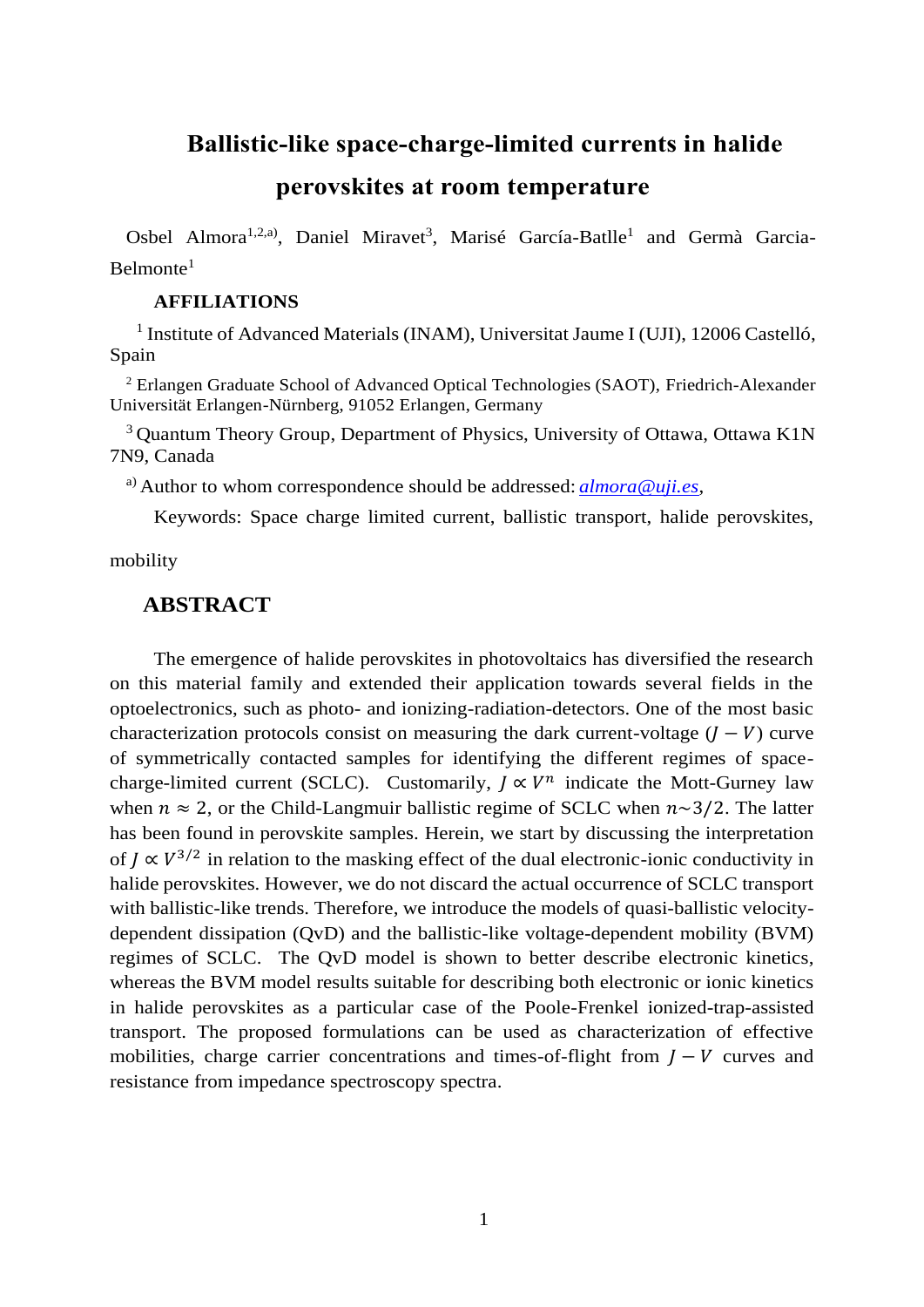### **Introduction**

Halide perovskites, e.g. methylammonium lead triiodide (MAPbI<sub>3</sub>), have emerged as one of the most attractive material families for optoelectronic applications, such as photovoltaics,<sup>[1]</sup> ionizing radiation detectors,<sup>[2]</sup> field-effect transistors,<sup>[3]</sup> memristors,<sup>[4]</sup> and energy storage.<sup>[5]</sup> Reason for that, is the optimal properties for photon absorption and charge transport, as well as the easy solution-based fabrication methods, which has motivated intensive research. At a material level, one of the most basic and commonly performed characterization techniques is the current density-voltage (*J-V*) measurement, which can inform on the transport mechanisms and properties. Notably, the study of the dark *J-V* curves of halide perovskites results particularly puzzling due to the dual ionicelectronic conductivity of these materials, resulting in many artefacts and anomalous behaviours, typically known as the *J-V* hysteresis effect.

The main transport mechanisms usually reported in symmetrically contacted samples (no built-in voltages  $V_{bi}$  at the electrodes) of hybrid perovskites are the ohmic and the space-charge-limited current (SCLC). In the ohmic regime, the current and the electrostatic potential  $(\varphi)$  are linear with the applied voltage and the position  $(x)$ , respectively (see [FIG.](#page-4-0) 1(a,b)). Differently, in the SCLC regime the current may deviate from the linear behaviour due to significant modification in the charge density profile as the electric field increases with the externally applied voltage.

The most common form of SCLC is that of the mobility regime, where the current follows the Mott-Gurney law  $(J \alpha V^2)$ .<sup>[6, 7]</sup> Within this regime, one can often find the trapfilling ( $J \alpha V$ <sup>>2</sup>) sub-regime,<sup>[8]</sup> which allows the estimation of the concentration of deep level trap defects.<sup>[7]</sup> Subsequently, upon high enough injection of charge carriers, the velocity saturation regime (*J*∝*V*), [9, 10] takes place. These regimes are well known and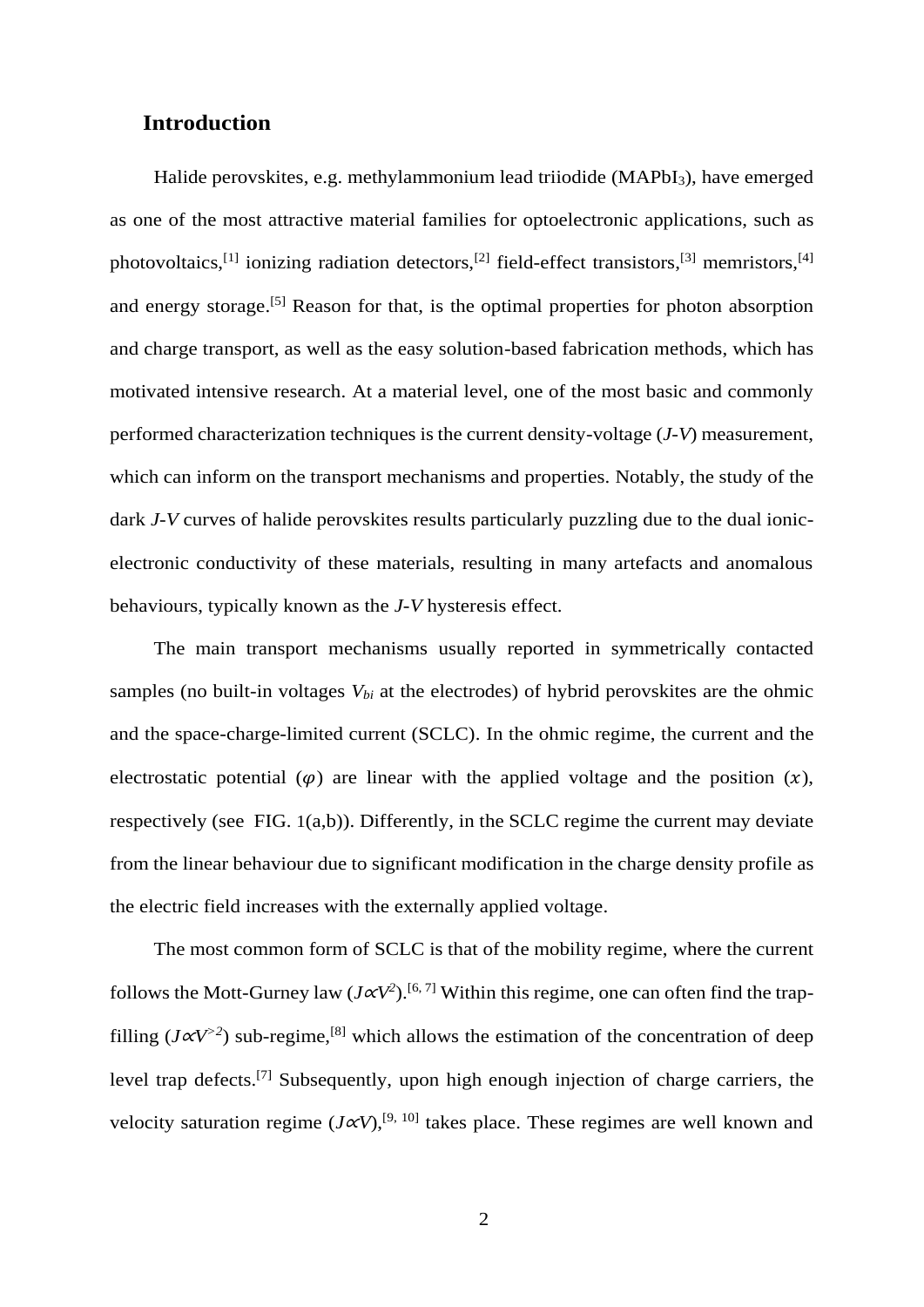their identification in hybrid halide perovskites is generally not questioned with the classic distribution of [FIG.](#page-4-0) 1(a).

Another fundamentally different SCLC regime is that of the ballistic transport, as the Child-Langmuir  $law$ ,  $[11, 12]$  where

<span id="page-2-1"></span>
$$
J = \frac{4\epsilon_0 \epsilon_r}{9 L^2} \sqrt{\frac{2Q}{M}} V^{3/2}.
$$
 (1)

Here  $\epsilon_0$  is the vacuum permittivity;  $\epsilon_r$ , the dielectric constant; L, the distance between electrodes; and  $Q$  and  $M$  are the charge and the effective mass of the charge carriers, respectively. In physical terms, unlike the mobility regime, in the ballistic regime no scattering is considered (the definition of mobility is not justified) and the maximum drift velocity results

<span id="page-2-0"></span>
$$
v_d = \sqrt{\frac{2Q}{M}}V
$$
 (2)

as a consequence of the conservative transformation of electrostatic energy into kinetic energy. This model was initially thought for vacuum conditions, and among semiconductors it has been considered for either low temperature conditions,<sup>[13]</sup> short enough distance<sup>[14]</sup> or time scale (near-ballistic regime).<sup>[15]</sup> Notably, in practice, with typical measurement conditions ( $V \le 100$  V, room temperature  $T \sim 300$  K, electrode active area A>0.01 cm<sup>2</sup>,  $\epsilon_r$ =23<sup>[16]</sup>) the ballistic currents of MAPbI<sub>3</sub> samples would result significantly high for  $L < 10 \mu m$  (e.g.  $J > 10 A cm^{-2}$  at 10 V), as presented in Figure S1 in the supplementary material. In addition, if present, a bulk mechanism such as the SCLC is commonly overlapped by interface phenomena in thin film samples where the distance between electrodes is in the order of the diffusion and/or Debye lengths. Therefore, it makes sense to discard Child-Langmuir's ballistic SCLC transport as a major mechanism for operational currents in thin film samples.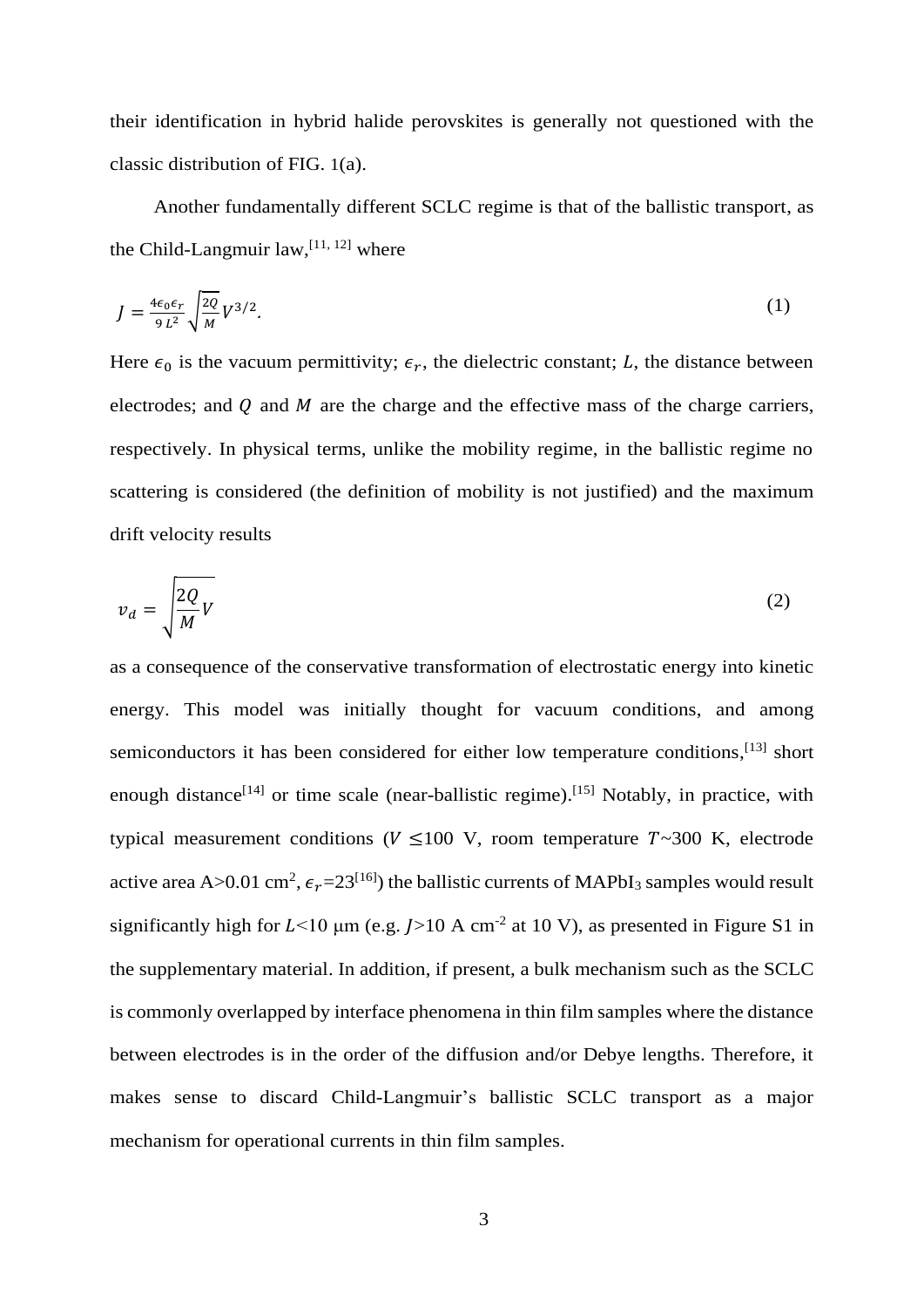In thick halide perovskite samples the SCLC regimes with trends  $J \propto V^n$  and  $1 \leq$  $n < 2$  have been identified<sup>[17]</sup> which may suggest the presence of some sort of ballisticlike transport. For example, [FIG.](#page-4-0) 1(c) shows three different perovskite samples showing some section of the dark *J-V* curve with  $n \approx 3/2$ , characterized in our previous and simultaneous works and measured in room conditions with a Keithley Source-meter 2612B.<sup>[18, 19]</sup> The chromium contacted 1-mm-thick polycrystalline (pc) pellet (Cr/pc-MAPbI<sub>3</sub>/Cr)<sup>[18]</sup> reports the lower currents and the 2 mm-thick single crystal (sc) of  $CH_3NH_3PbBr_3 (Cr/sc-MAPbBr_3/Cr)^{[20]}$  sample presents the shorter voltage section with the  $J \propto V^{3/2}$  trend, whereas the platinum contacted 3 mm-thick CsPbBr<sub>3</sub> sample (Pt/sc- $CsPbBr<sub>3</sub>/Pt)<sup>[19]</sup> seems to behave the closest to the seemingly ballistic component.$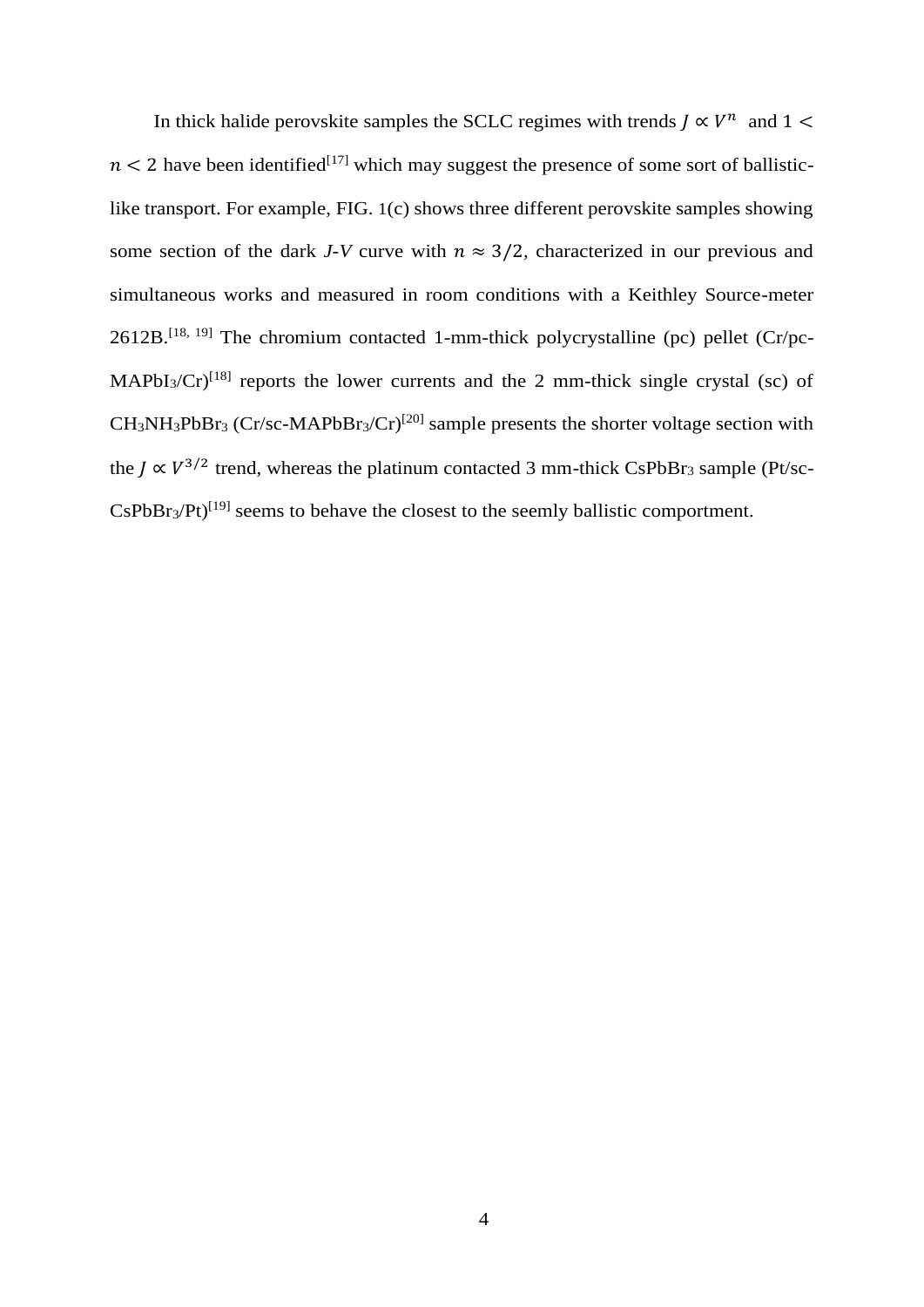

<span id="page-4-0"></span>FIG. 1. Current density as a function of the external applied voltage. (a) Theoretical transport regimes: (I) ohmic, (IIa) ballistic Child-Langmuir law<sup>[11, 12]</sup> of SCLC, (IIb) quasiballistic velocity-dependent dissipation (QvD) model of SCLC, (IIc) ballistic-like voltagedependent mobility (BVM) model of SCLC, (III) Mott-Gurney law<sup>[7]</sup> trap-empty SCLC, (IV) trap filling,<sup>[7]</sup> (V) Mott-Gurney law trap-filled<sup>[7]</sup> and (VI) velocity saturation.<sup>[7]</sup> (b)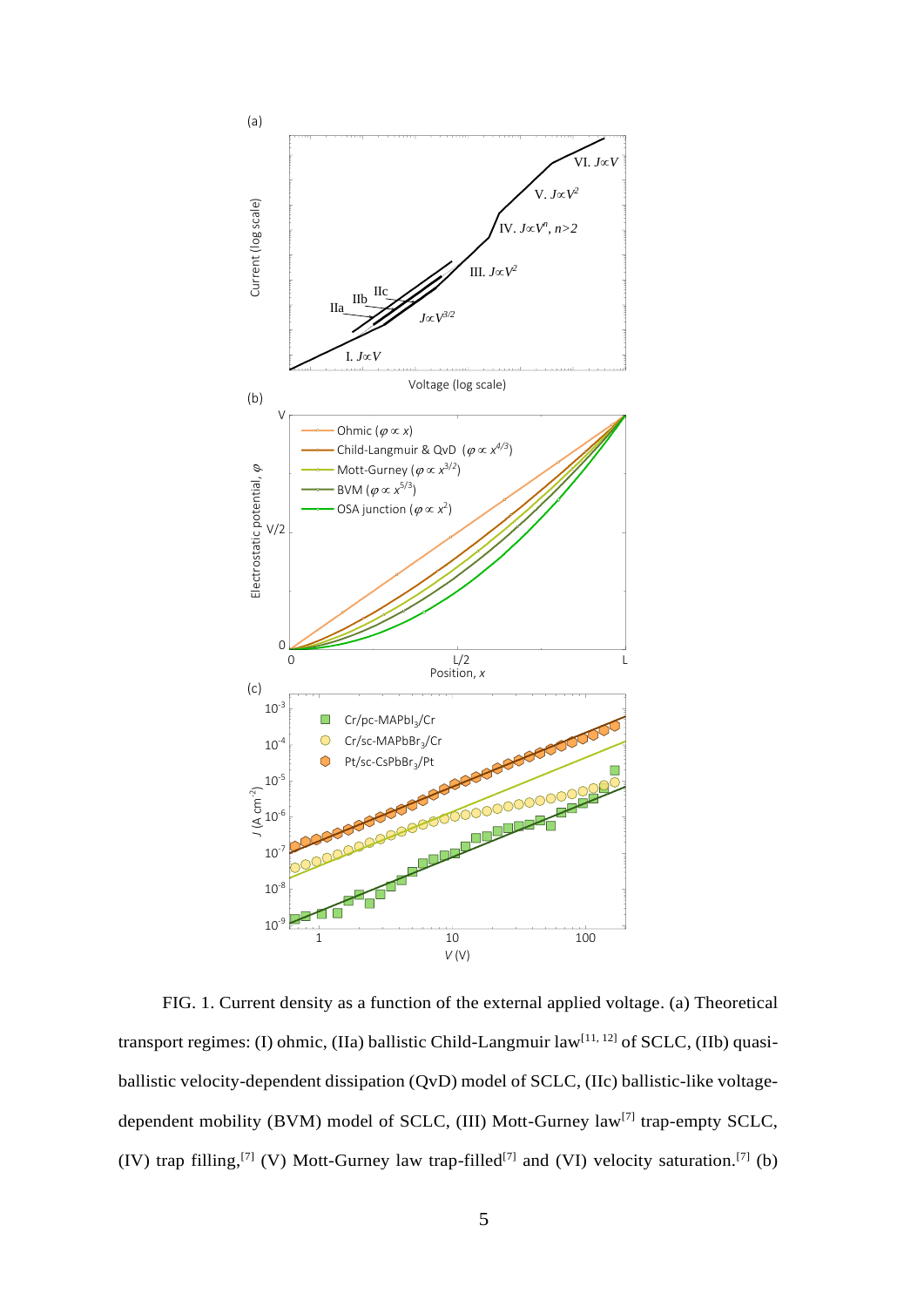Electrostatic potential as a function of position between electrodes separated a distance upon application of voltage  $V$  for several configurations from ohmic to one-sided abrupt (OSA) junction, as indicated. (c) Experimental curves from various perovskite samples (dots) reported in the supplementary materials of our simultaneous works,  $[19, 21]$  licensed under Creative Commons Attribution Non-commercial (CC-BY-NC) licenses, and allometric fitting (lines) to the ballistic-like behavior ( $J \propto V^{3/2}$ ).

In this work, first, we question the identification of the ballistic regime of SCLC in hybrid halide perovskite and analyse possible misleading influences of the ionicelectronic character of the conductivity in these materials. Secondly, we provide analytical formulations in two models that reproduce a similar behaviour  $(J \alpha V^{3/2})$ despite not being strictly ballistic regimes: the quasi-ballistic velocity-dependent dissipation (QvD) and the ballistic-like voltage-dependent mobility (BVM) regime of SCLC.

For all SCLC regimes, any trend from a dark *J-V* curve of halide perovskite samples should be taken with cautions, because of the hysteresis issues. For instance, Duijnstee et al.<sup>[22, 23]</sup> recently suggested the use of temperature-dependent-pulsedvoltage-SCLC measurements as a validating technique for ensuring the identification of one or another transport regime. Also, Alvar et al.<sup>[24]</sup> showed how the frequency dependence of the permittivity of thin film perovskites, and their dependence on voltage scan rate and temperature, influence the analysis of the SCLC. Moreover, the temperature-modulated-SCLC spectroscopy study of Pospisil et al.<sup>[25]</sup> found multicomponent deep trap states in pure perovskite crystals, assumingly caused by the formation of nanodomains due to the presence of the mobile species in the perovskites. These and more studies suggest that any claim of SCLC from *J-V* curves should be double checked for hysteresis or ion migration related artefacts, before extracting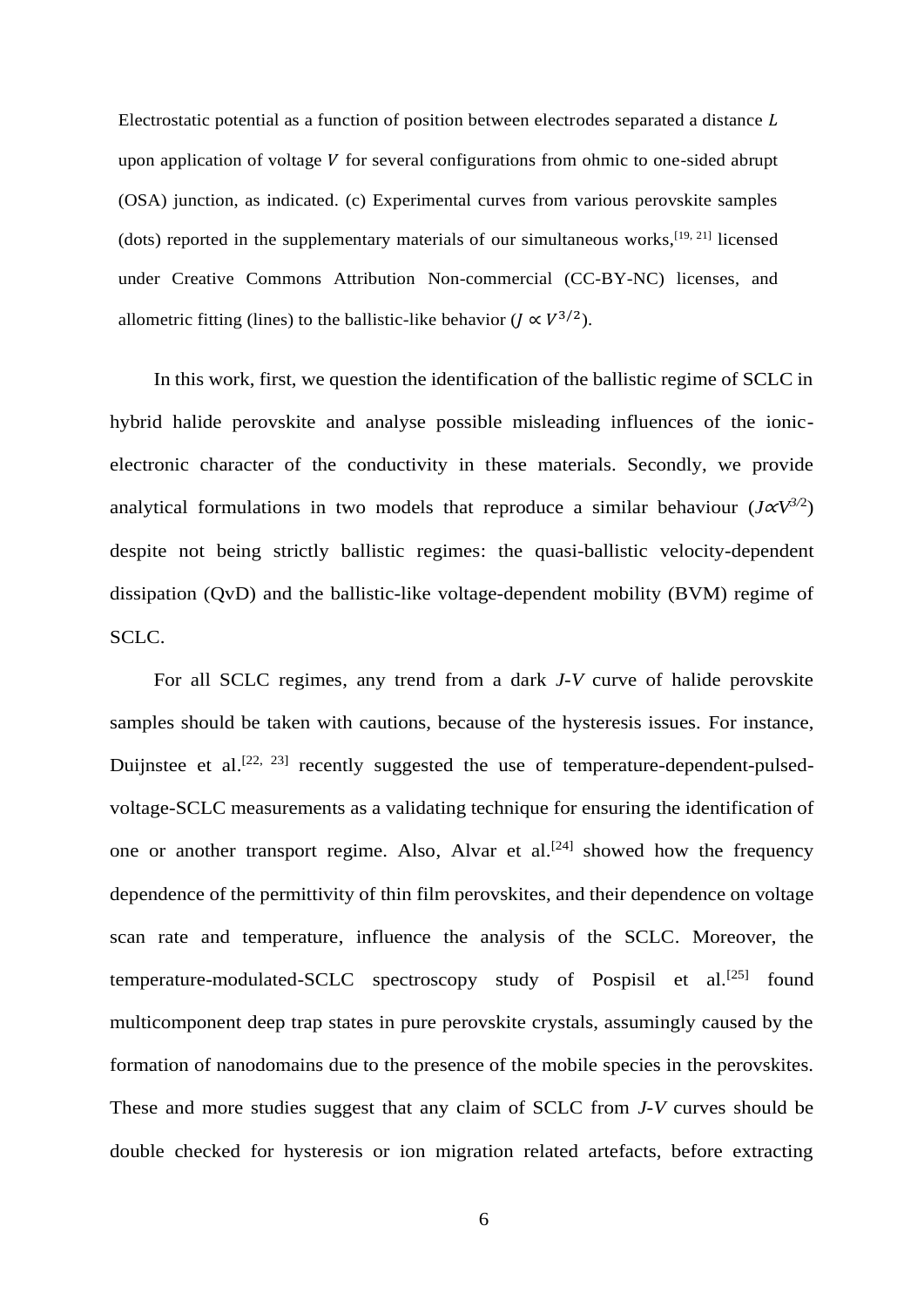parameters. For instance, the *J-V* curves of [FIG.](#page-4-0) 1(c) were not reproducible when long periods of pre-biasing preceded the voltage sweeps.

Regarding the classic ballistic regime of SCLC in halide perovskites, even if a *J∝V*<sup>3/2</sup> trend is validated as hysteresis-free, there is little likelihood for the mechanism to be present at room temperatures. On the one hand, the condition of negligible energy dissipation for charge carriers is arguably unrealistic for transport from one electrode to the other, regardless whether they are electronic or ionic charge carriers. Notably, even though there is evidence of ballistic transport lengths  $\sim$  200 nm in MAPbI<sub>3</sub> thin films, it has been reported in a time scale of 10-300 fs.<sup>[26-28]</sup> On the other hand, a fair assumption would be for the *J∝V*<sup>3/2</sup> tendency to more likely be an intermediate sub-regime of transition between the ohmic regime ( $J \propto V$ ) and the mobility regime ( $J \propto V^{22}$ ), or between this latter and ohmic-seemly velocity saturation regime ( $J \propto V$ ). However, a *J*∝*V*<sup>3/2</sup> behaviour could occur in a way that resembles the SCLC ballistic mechanism at room temperature. For this to happen in the SCLC formalism, two main scenarios can be considered. First, a quasi-ballistic SCLC transport can occur in the case of an energy dissipation proportional to the velocity, resembling that due to Stoke's drag dissipation forces. Second, a ballistic-like SCLC transport takes place due to a behaviour of  $v_d \alpha V^{1/2}$ not related at all with energy conservation (ballistic regime) but with a bias-dependent energy dissipation (mobility regime).

## **The quasi-ballistic velocity-dependent dissipation regime**

The core of the deduction of the classic SCLC resides in neglecting the diffusion currents ( $div J = 0$ ) and assuming that the total current density is mostly the drift component with a given relation between  $v_d$  and the electrostatic potential  $\varphi$  or the absolute value of the electric field  $|\xi| = |d\varphi/dx|$ . Mathematically, for a sample with distance *L* between electrodes at an external voltage *V* and  $v_d \propto \varphi^p$ , one can always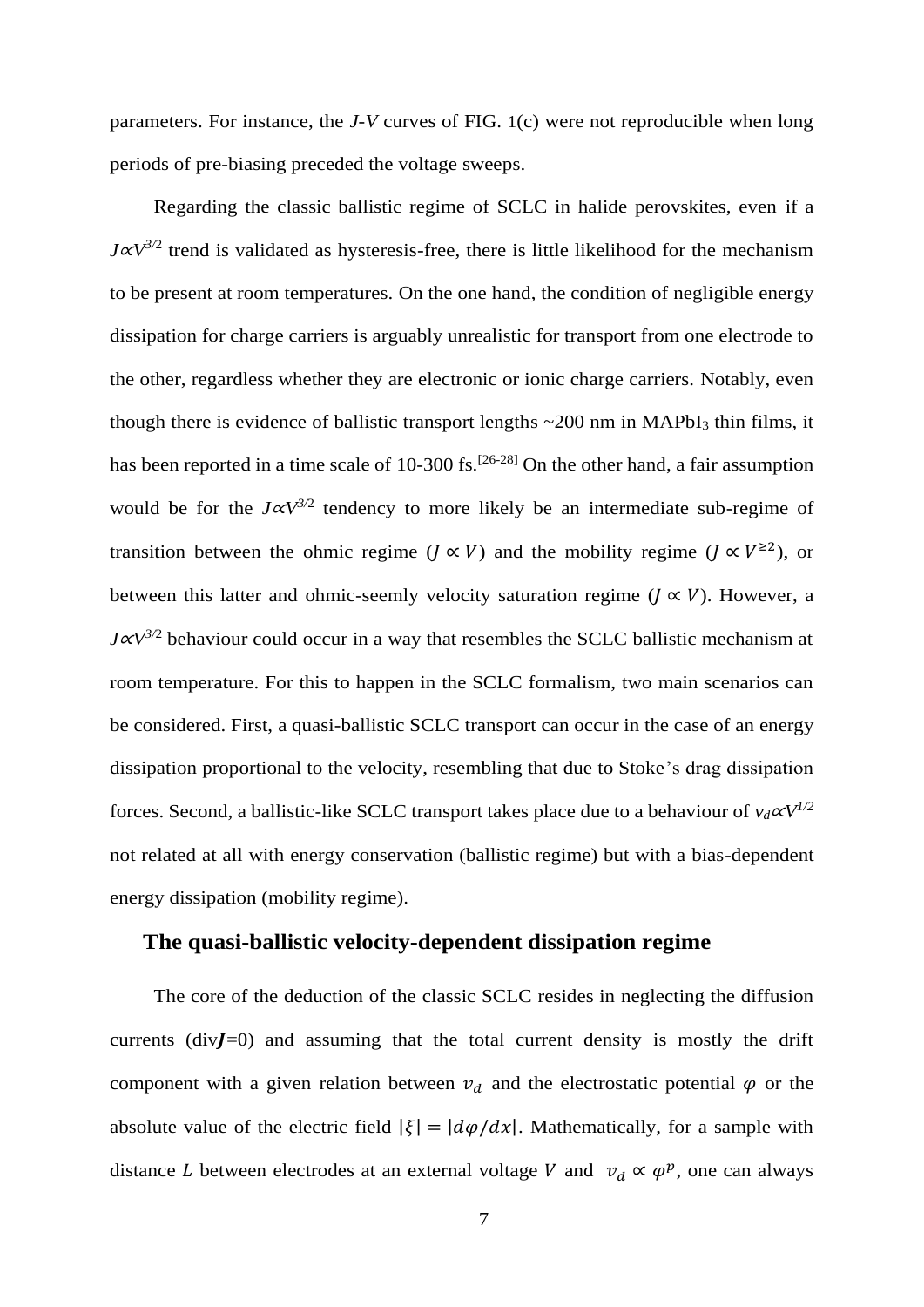find a solution of the Poisson equation with a position-independent current such as  $$  $K V^{p+1} L^{-2}$ , where K is a constant (see Equation S10 in Section S1 of the supplementary material). Thus,  $v_d \propto \varphi^{1/2}$  results in the Child-Langmuir  $(J \propto V^{3/2})^{[11, 12]}$  law with a potential  $\varphi \propto x^{4/3}$  (see [FIG.](#page-4-0) 1).

Unlike the classic ballistic approach, where all the electrostatic energy is converted into kinetic energy, a dissipation term is included as a correction in the QvD model. The energy dissipated during the transport of the charge carrier from one electrode to the other is considered in the form of  $W = MvLv_d$ , similarly to a Stoke's drag dissipation mechanism. Here, the momentum relaxation rate as  $v = v_0(\varphi/V_0)^{1/2}$  is such that it agrees with Teitel and Wilkins' conditions for the typical  $v_d$  time overshoot, as previously considered for near-ballistic transport in one-valley semiconductors.[29] The characteristic dissipation frequency  $v_0$  is in the order of the black-body radiation and  $v$ increases with the potential, and thus V, over the threshold value  $V_0$ , attaining a maximum at the biased electrode. Moreover,  $V_0$  is also expected to relate to  $L$  balancing the dissipation energy in a form that W only depends on the position x through  $\varphi$  and  $v_d$ . Subsequently, the energy conservation results as

<span id="page-7-0"></span>
$$
\frac{M}{2}v_d^2 + \sqrt{\beta M Q \varphi} v_d = Q \varphi \tag{3a}
$$

where the dimensionless QvD coefficient is

$$
\beta = \frac{Mv_0\mu_B}{Q} \tag{3b}
$$

and the effective mobility is  $\mu_{\beta} = v_0 L^2 / V_0$ . Notably, the use of effective mobilities has been earlier introduced in quasi-ballistic transport in high electron mobility transistors.<sup>[30]</sup> In [FIG.](#page-9-0) 2(a), the typical values for  $\beta$  as function of  $v_0$  and  $\mu_\beta$  for a charge carrier with the elementary charge  $q$  and the electron mass  $m_e$ . The exact solution of Equation [\(3\)](#page-7-0) is only different to [\(2\)](#page-2-0) by a factor  $((2 + \beta)^{1/2} \pm \beta^{1/2})$  which is  $2^{1/2}$  in the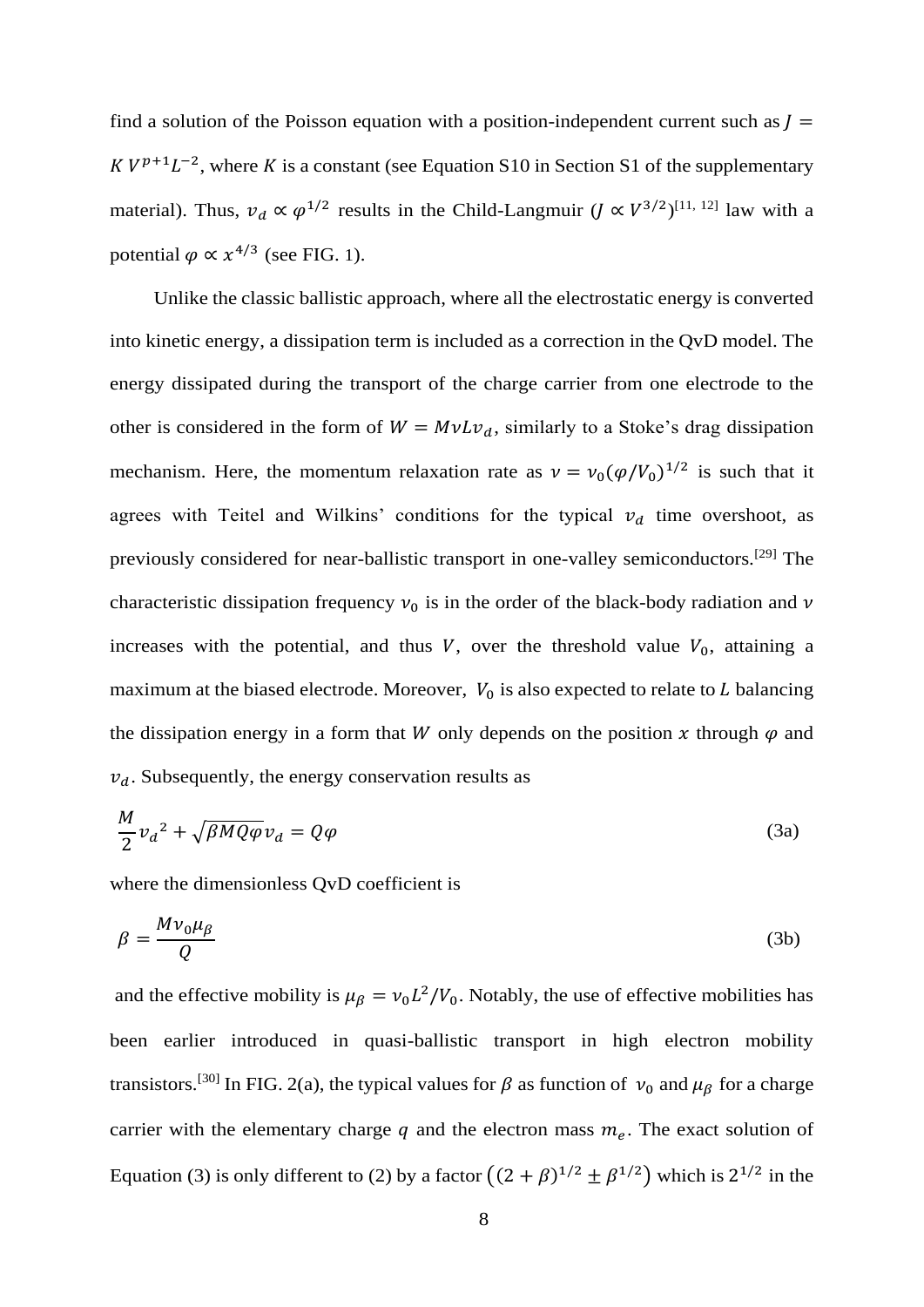limit of  $\beta \rightarrow 0$ . Note that the solution with the plus must be discarded because the dissipation cannot increase the velocity,

For  $\beta \ll 2$  (e.g., low temperatures, low mobilities, and/or low effective mass charge carriers), the dissipation does not significantly affects the Child-Langmuir law<sup>[11,</sup>  $12$ ] as in Equations [\(1\)](#page-2-1) and [\(2\).](#page-2-0) Thus, the use of the ballistic SCLC model would be justified with typical current values as in [FIG.](#page-4-0) 1. On the other hand, the case could be a large dissipation for  $\beta \gg 2$  (e.g. high temperatures, high mobilities, and/or high effective mass charge carriers). In this situation the ballistic regime would no longer be present. In between these two limits, with  $\beta \sim 2$  the QvD-SCLC would effectively modify the drift velocity as

$$
v_d = \left(\sqrt{2 + \beta} - \sqrt{\beta}\right) \sqrt{\frac{Q\varphi}{M}}
$$
\n(4)

<span id="page-8-1"></span><span id="page-8-0"></span>Taking the current density for the charge carrier concentration  $N$  as

$$
J = Q N v_d \tag{5}
$$

one can substitute [\(4\)](#page-8-0) and [\(5\)](#page-8-1) in the Poisson equation<sup>[11, 12]</sup>

$$
\frac{d^2\varphi}{dx^2} = \frac{J}{\epsilon_0 \epsilon_r \left(\sqrt{2+\beta} - \sqrt{\beta}\right)} \sqrt{\frac{M}{Q\varphi}}
$$
(6)

whose solution between  $x = 0$  and  $x = L$ , with  $\varphi(0) = 0$  and  $\varphi(L) = V$ , <sup>[11, 12]</sup> results in the QvD-SCLC current density

<span id="page-8-2"></span>
$$
J = \frac{4\epsilon_0 \epsilon_r (\sqrt{2+\beta} - \sqrt{\beta})}{9L^2} \sqrt{\frac{Q}{M}} V^{3/2}.
$$
 (7)

The values from Equation [\(7\)](#page-8-2) are illustrated in [FIG.](#page-9-0) 2(b) for electrons in a 1 mm-thick sample of MAPbI<sub>3</sub>. For  $\beta$  < 0.1 the current is nearly that of the Child-Langmuir law, whereas it decreases as  $\beta$  increases.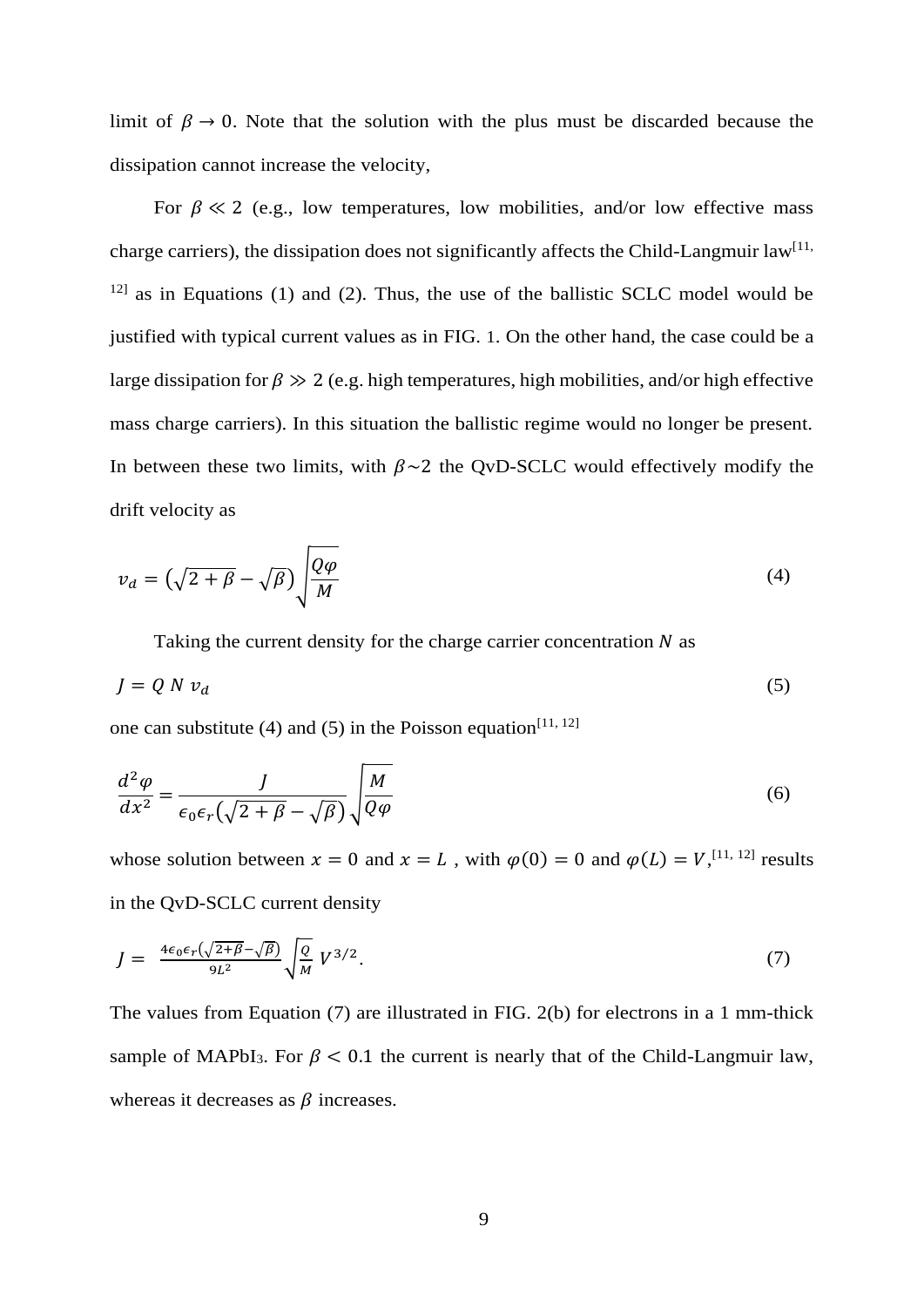

<span id="page-9-0"></span>FIG. 2. The QvD-SCLCs approximation: (a) the QvD coefficient as in Equation [\(3b](#page-7-0)) and (b) the current density as in Equation [\(7\)](#page-8-2) with  $L=1$  mm,  $\epsilon_r = 23$ , <sup>[16]</sup>  $M = m_e$  and  $Q = q$ .

In halide perovskites, the QvD-SCLC would be more appropriate for describing electronic kinetics due to their significantly higher mobility  $({\sim}1 \text{ cm}^{-2}V^{-1}s^{-1})$ , in comparison with that of the mobile ion charge carriers  $(<10^{-6}$  cm<sup>-2</sup>V<sup>-1</sup>s<sup>-1</sup>). The low mobility of the ions lowers  $\beta$ , which makes the currents to follow the Child-Langmuir law, that could attain unrealistically large ionic currents.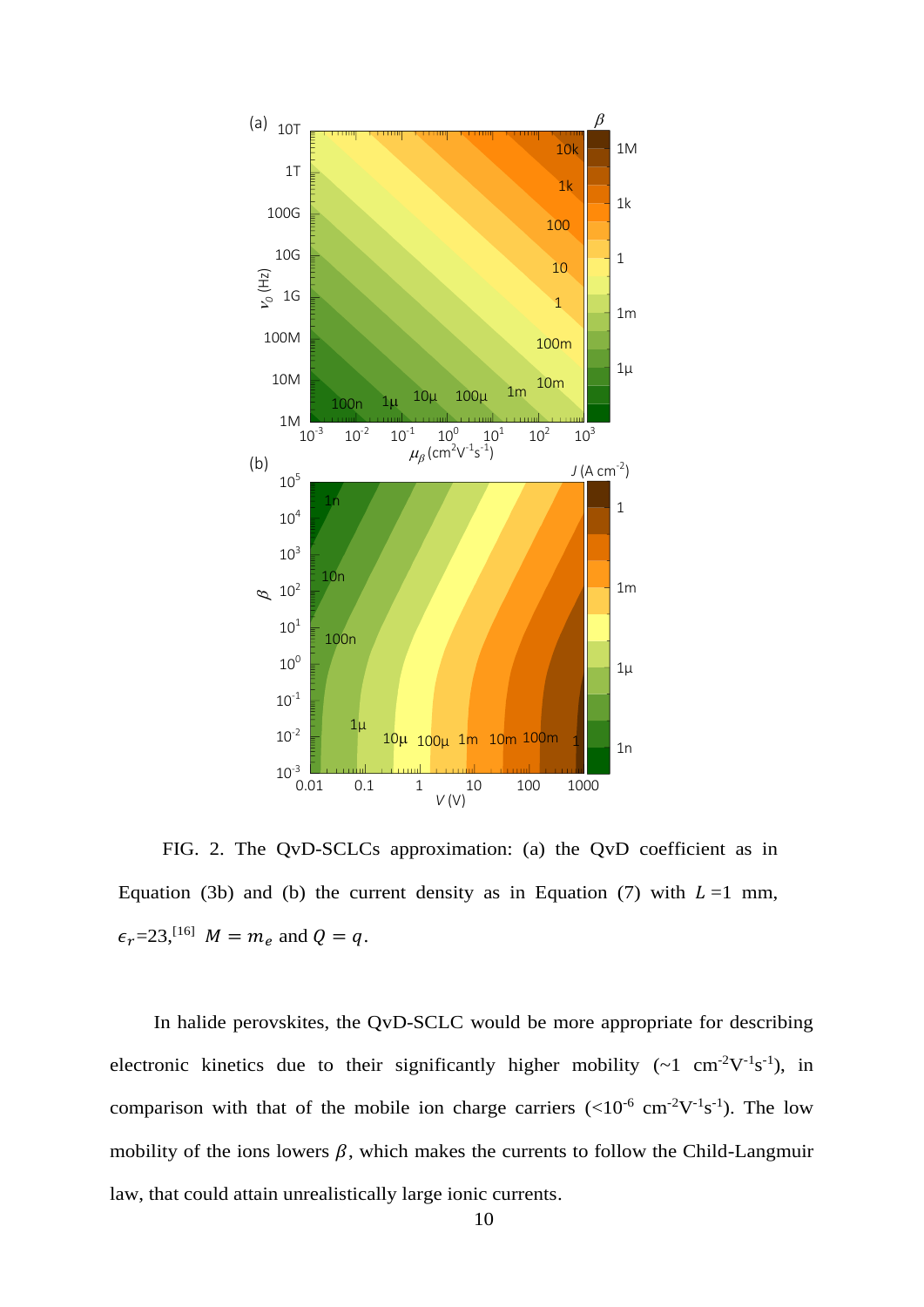#### **The ballistic-like voltage-dependent mobility regime**

The collapse of the QvD-SCLC model above presented occurs when the large dissipation ( $\beta \gg 2$ ) produces current values out of the rage of those found in the experiment. In this case, the presence of SCLC with a  $J \propto V^{3/2}$  trend could still be justified with a modified SCLC mobility regime. In the classic mobility regime, instead of the relation [\(2\),](#page-2-0) the scattering is considered and the energy dissipation for the charge carriers is parameterized with the mobility  $\mu$  as

<span id="page-10-1"></span>
$$
v_d = \mu \xi \tag{8}
$$

Similarly to the above reasoning, given a relation  $v_d \propto (d\varphi/dx)^p$ , one can always find a solution to the Poisson equation with a position-independent current such as  $$  $\zeta V^{p+1}L^{-p-2}$ , where  $\zeta$  is a constant (see Equation S23 in Section S2 of the supplementary material). Thus, while  $v_d \propto d\varphi/dx$  results in the Mott-Gurney law  $(J \propto V^2)^{[6]}$  with a potential  $\varphi \propto x^{3/2}$ , a dependency such as  $v_d \propto (d\varphi/dx)^{1/2}$  implies a ballistic-like current (*J*  $\propto$   $V^{3/2}$ ) with a potential  $\varphi \propto x^{5/3}$  (see [FIG.](#page-4-0) 1).

For  $v_d$  to be other than linear with  $\xi$ , the mobility should be field- and thus voltagedependent, which is in agreement with earlier experimental reports for halide perovskites.<sup>[19, 31]</sup> Importantly, if  $v_d$  is no longer linear with  $\xi$ , the definition of mobility is no longer satisfied. Nevertheless, one can propose an effective threshold mobility  $\mu_0$ for the transition from the ohmic to the BVM regime of SCLC above an onset voltage  $V_0$  so

<span id="page-10-0"></span>
$$
\mu = \mu_0 \sqrt{\frac{V_0}{L\xi}}.\tag{9}
$$

Subsequently, one can substitute Equation [\(9\)](#page-10-0) in [\(8\)](#page-10-1) to obtain the BVM drift velocity

<span id="page-10-2"></span>
$$
v_d = \mu_0 \sqrt{\frac{V_0}{L} \frac{d\varphi}{dx}}.\tag{10}
$$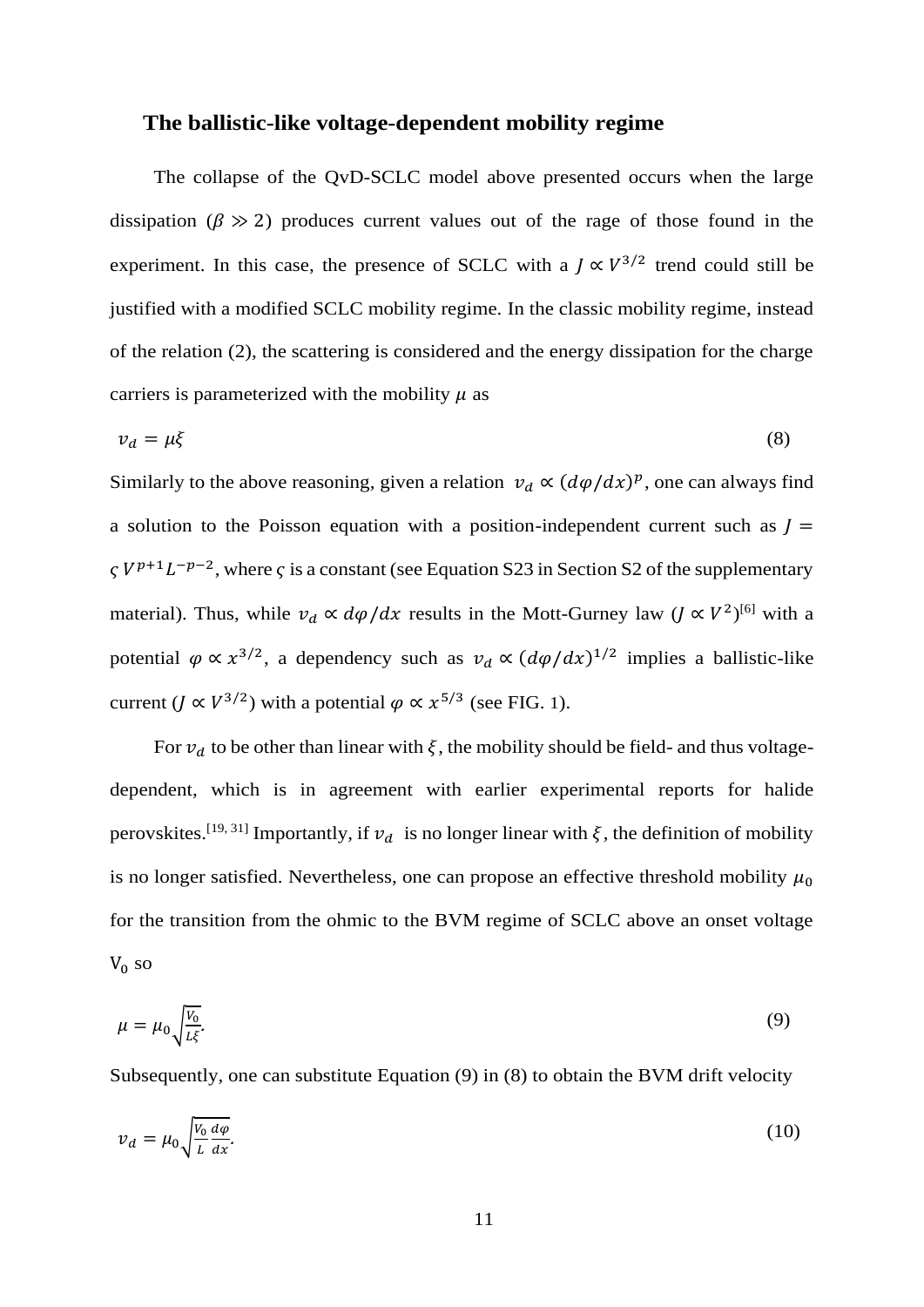The conceptual ideas behind the expressions [\(9\)](#page-10-0) and [\(10\)](#page-10-2) are presented in Section S2.1 of the supplementary material under two main assumptions: (i) the larger  $L_i$  the larger  $\mu$ , where  $L_i$  is Frenkel's equation<sup>[32]</sup> for the distance between the ions and their local potential maxima upon application of an external field; and (ii) the smaller  $L<sub>D</sub>$  the larger  $\mu$ , where  $L<sub>D</sub>$  is a Debye length for the accumulation of mobile ions towards the electrodes. In addition, Equation [\(10\)](#page-10-2) can be deduced as a particular case of Poole-Frenkel's<sup>[9, 32, 33]</sup> ionized-trap-assisted transport where the charge carrier concentration is proportional to the field in a narrow bias range (see also Section S2.1). Summing up, it is the dual ionic-electronic conductivity of perovskites that enables the BVM regime of SCLC. The introduction of ionic space charges and mechanisms of field-dependent ionization is also suggested from the potential distribution, as presented in [FIG.](#page-4-0) 1(b). The BVM model corresponds to an electrostatic potential situation somehow in between the Mott-Gurney law of SCLC (electronic bulk effect) and the quadratic case of the rectifying junctions (mobile ions depletion effect towards interfaces). Moreover, the idea of gradients in the transport properties such as in [\(9\)](#page-10-0) has also been proposed in the ionic dynamic doping model,  $[18, 20, 34]$  where the biasing produce accumulation of mobile ions towards one electrode with slow kinetics. Consequently, one can substitute Equation [\(10\)](#page-10-2) in [\(5\)](#page-8-1) to solve the Poisson equation

$$
\frac{d^2\varphi}{dx^2} = \frac{J}{\epsilon_0 \epsilon_r} \sqrt{\frac{L}{\mu_0^2 V_0 \frac{d\varphi}{dx}}}
$$
(11)

whose solution between  $x = 0$  and  $x = L$ , with  $\varphi(0) = 0$  and  $\varphi(L) = V$ , <sup>[11]</sup> results in the BVM current density

<span id="page-11-0"></span>
$$
J = \frac{\epsilon_0 \epsilon_r \mu_0}{L^3} \sqrt{2V_0} V^{3/2}
$$
\n
$$
(12)
$$

The current values for Equation [\(12\)](#page-11-0) are presented for a 1 mm-thick  $MAPbI<sub>3</sub>$ sample with  $V_0 = 10$  V in [FIG.](#page-13-0) 3(a). There, one can see that the BVM model results in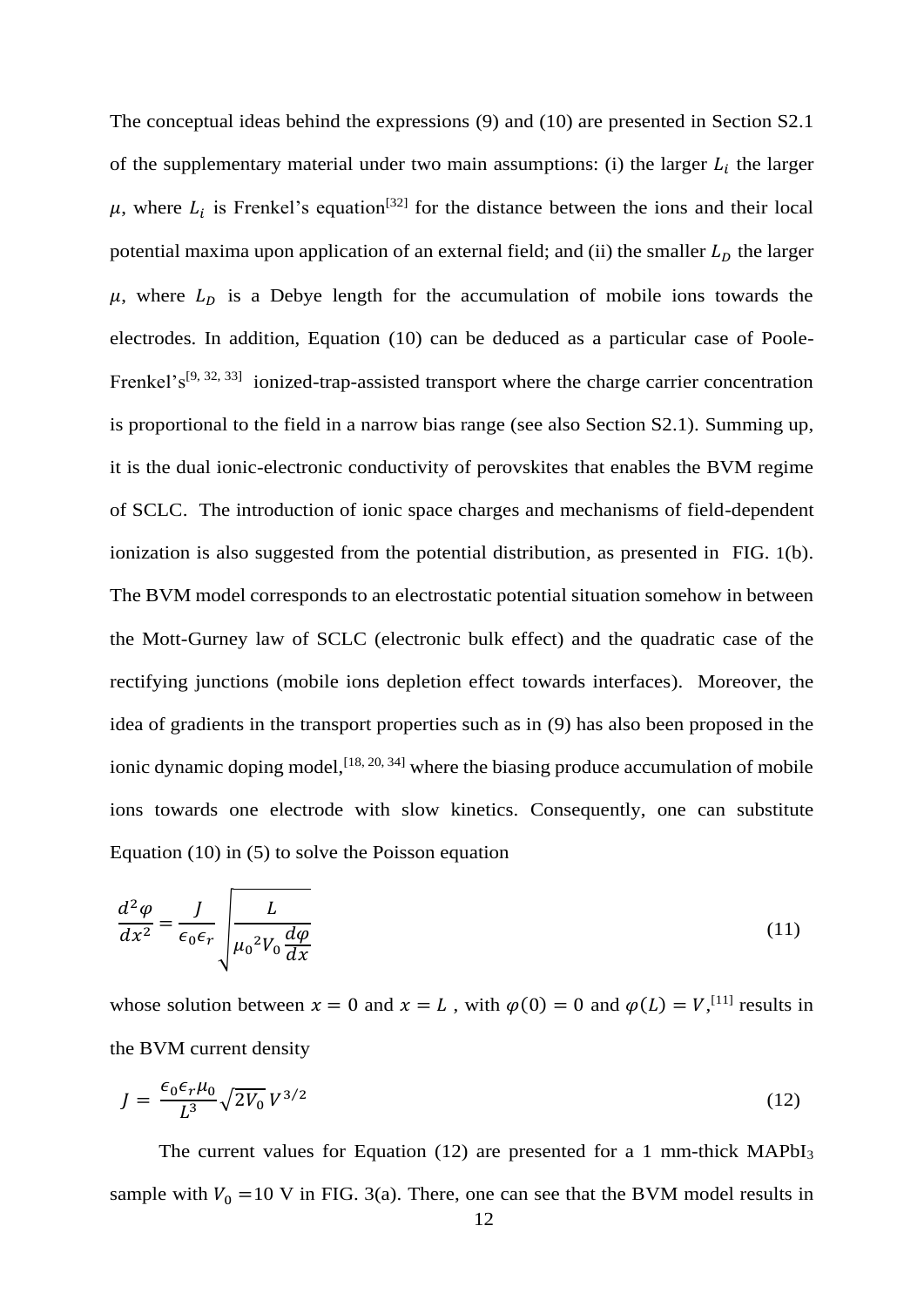lower currents with respect to the mobility range, in comparison with the QvD-SCLC model and the Child-Langmuir law. This suggests that the BVM regime could be appropriate for describing both electronic and ionic kinetics in halide perovskite samples. In this same direction, the time-of-flight  $\tau_{tof} = L/v_d$  can be obtained by substituting Equation [\(12\)](#page-11-0) in [\(5\)](#page-8-1) to obtain:

<span id="page-12-0"></span>
$$
\tau_{tof} = \frac{L^4 Q N_\tau}{\epsilon_0 \epsilon_r \mu_0 \sqrt{2V_0}} V^{-3/2}
$$
\n(13)

where  $N_{\tau}$  is an effective average charge carrier concentration. Typical  $\tau_{tof}$  values are illustrated in [FIG.](#page-13-0) 3(b) for a 1 mm-thick  $MAPbI<sub>3</sub>$  sample at 100 V. It can be seen that for single crystal samples, whose charge carrier concentration is typically lower than  $10^{15}$  cm<sup>-3</sup>, the electronic charge carriers ( $\mu_e \sim 1$  cm<sup>-2</sup>V<sup>-1</sup>s<sup>-1</sup>) and mobile ions ( $\mu_i$  <10<sup>-5</sup> cm<sup>-</sup>  $2V^{-1}s^{-1}$ ) would result in  $\tau_{tof}$  values in the orders up to ms and ks, respectively. Purposely, a  $\tau_{tof} \propto V^{-3/2}$  behaviour in the order of ks have been found in our simultaneous work on 2 mm-thick MAPbBr<sub>3</sub> single crystals with measurements of long term ionic-related current transients.[21]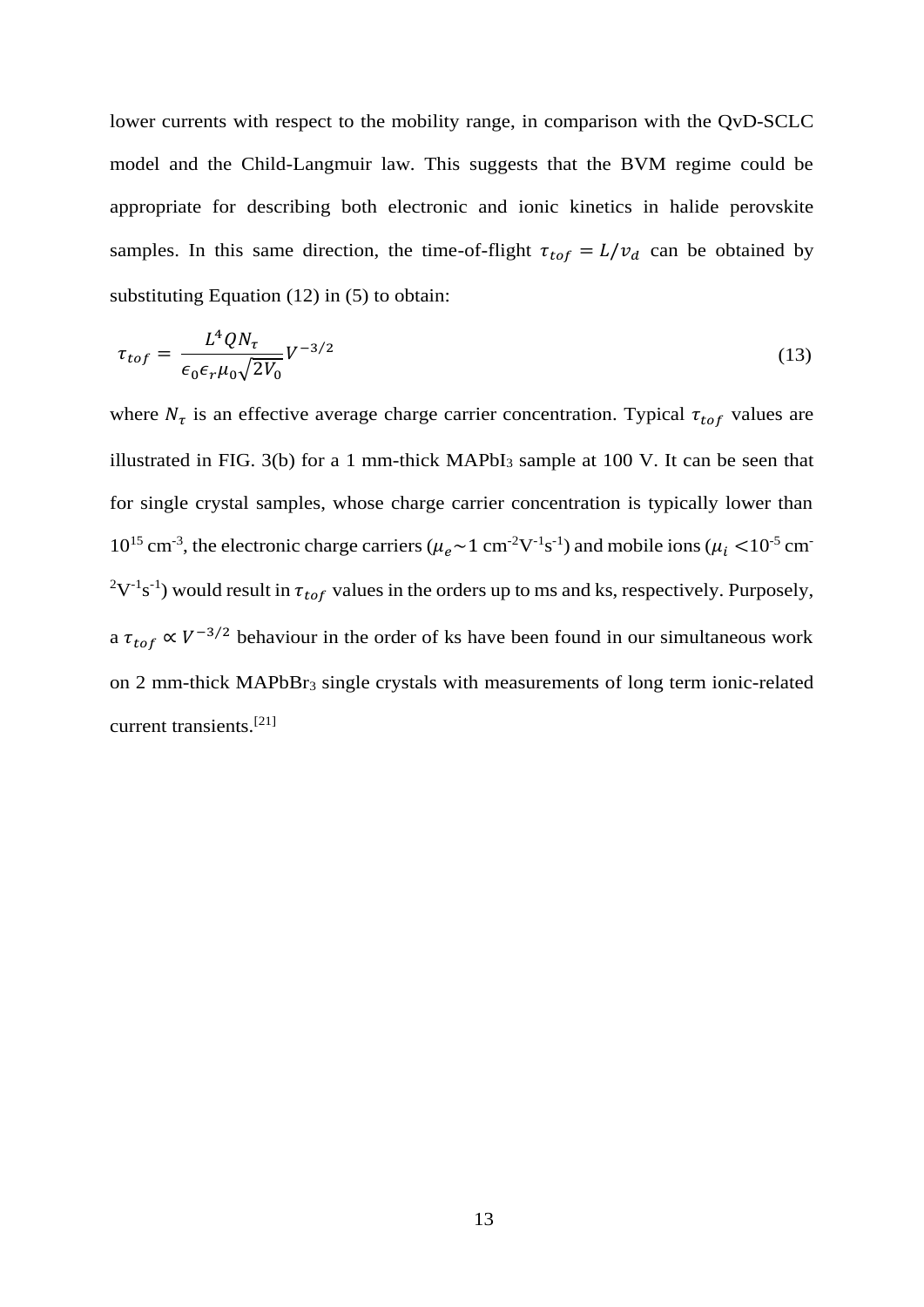

<span id="page-13-0"></span>FIG. 3. The BVM regime of SCLC: (a) current density as in Equation [\(12\)](#page-11-0) and (b) time-of-flight at 100 V as in Equation [\(13\)](#page-12-0) with  $L = 1$  mm,  $\epsilon_r = 23$ , <sup>[16]</sup>  $V_0 = 10$  V.

The definition of differential resistance  $R = (dJ/dV)^{-1}$  can also be applied to the current of Equation [\(12\),](#page-11-0) resulting

<span id="page-13-1"></span>
$$
R = \frac{\sqrt{2}L^3}{3\epsilon_0 \epsilon_r \mu_0 \sqrt{V_0}} V^{-1/2}
$$
\n(14)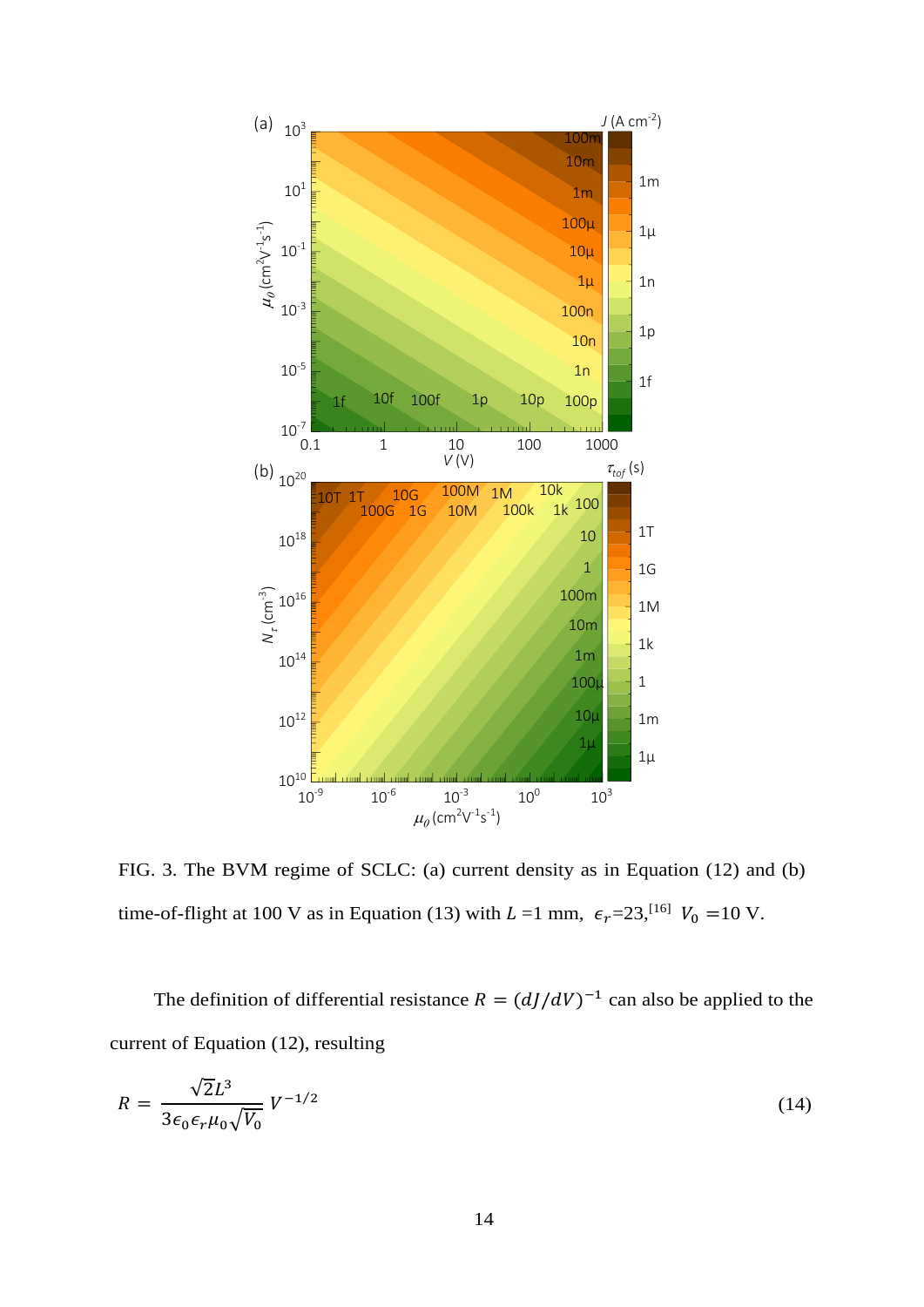Experimentally, Equation [\(14\)](#page-13-1) relates to the resistance from impedance spectroscopy (IS) characterizations. Notably, the low frequency resistance from IS spectra have been found to behave as  $R_{Lf} \propto V^{-1/2}$  in our simultaneous work on 3 mmthick CsPbBr<sub>3</sub> single crystals.<sup>[19]</sup>

Importantly, discerning whether  $J \propto V^{3/2}$  implies a QvD or a BVM regime of SCLC as Equations [\(7\)](#page-8-2) and [\(12\),](#page-11-0) respectively, can be problematic due to the experimental complications of measuring  $v_0$  and finding  $\beta$ . However, an easier approach can be to compare the current density behaviour across a series of samples with different thicknesses. Accordingly, the linear trends  $JL^2 \propto V^{3/2}$  and  $JL^3 \propto V^{3/2}$  would be validating arguments for identifying QvD and BVM respectively.

#### **Conclusions**

In summary, the use of the Child-Langmuir formalism of ballistic SCLC in halide perovskite has been reviewed and discussed. Our analyses suggest that, even though the reports on  $J \propto V^{3/2}$  are most likely artefacts due to the so-called hysteresis effect in perovskite samples,  $J \propto V^{3/2}$  behaviours should not be discarded as indicators of SCLC mechanisms in halide perovskites. In this regard, two models have been introduced. A quasi-ballistic regime of SCLC was analytically presented upon the assumption of an energy dissipation proportional to the drift velocity, similarly to the Stoke's drag mechanism. This model was found to most effectively describe electronic charge carrier kinetics in hybrid halide perovskites. On the other hand, we also introduced the analytical formalism for a ballistic-like mobility regime of SCLC based on a voltage dependency. By analysing the mobility dependency of the current in this latter model, we conclude that it could well describe electronic or ionic kinetics in hybrid halide perovskite. In addition, analogously to the classic Mott-Gurney law protocols, the introduced formalisms allow the extraction of key transport parameters from the  $$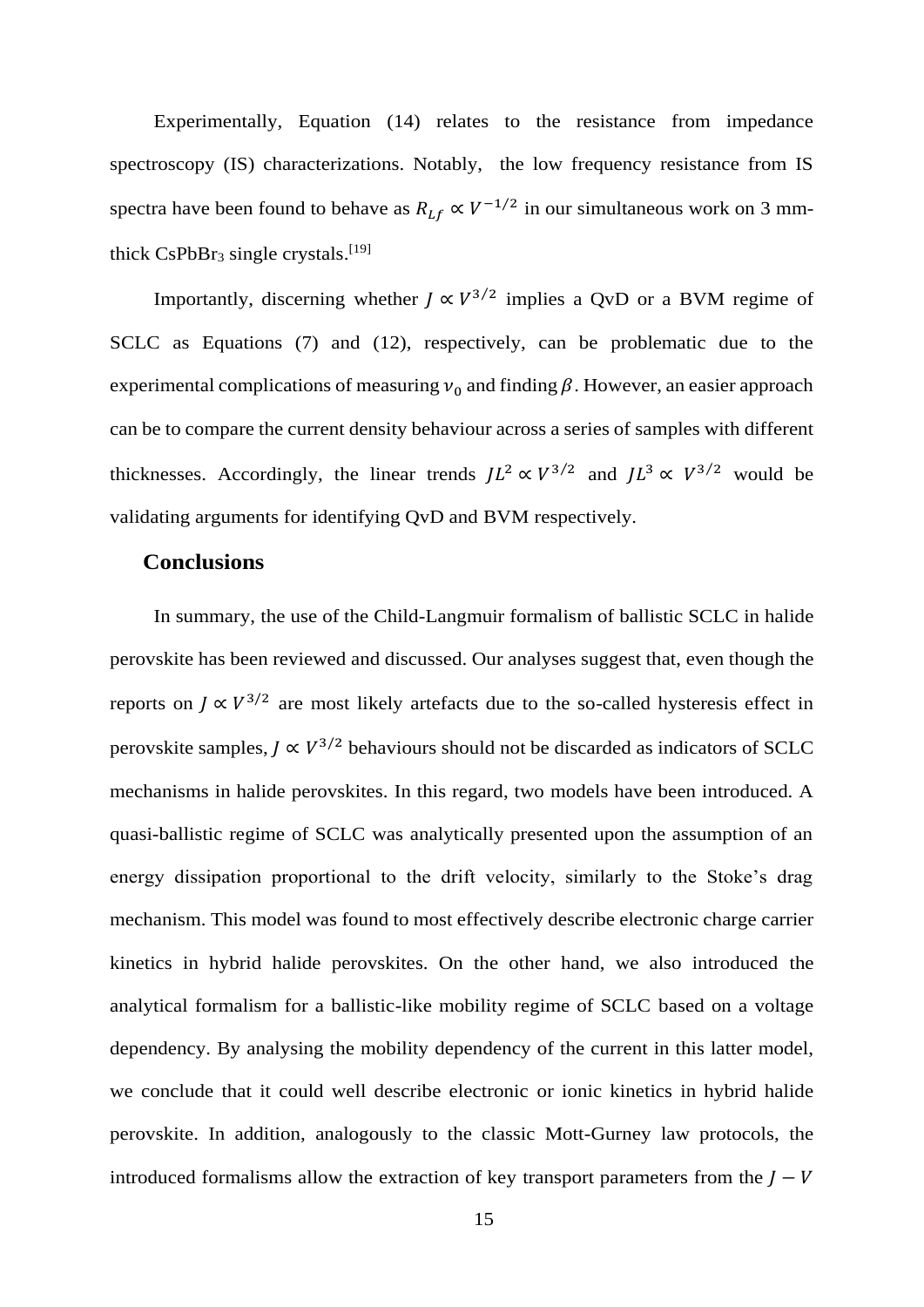curve and IS spectra, such as effective values for charge carrier mobility, concentration and time-of-flight.

See the supplementary material for the complete step-by-step deduction of the solutions of the Poisson equations and simulation.

We acknowledge the financial support from European Union's Horizon 2020 research and innovation program under the Photonics Public Private Partnership (www.photonics21.org) with the project PEROXIS under the grant agreement  $N^{\circ}$ 871336. O.A. thanks Dr. Gebhard J. Matt for his feedback on the link to the Poole-Frenkel ionized-trap-assisted transport mechanism. M. G.-B. acknowledges Generalitat Valenciana for a grant (number GRISOLIAP/2018/073).

The data that support the findings of this study are available from the corresponding author upon reasonable request.

## **REFERENCES**

[1] Osbel Almora, Derya Baran, Guillermo C. Bazan, Christian Berger, Carlos I. Cabrera, Kylie R. Catchpole, Sule Erten-Ela, Fei Guo, Jens Hauch, Anita W. Y. Ho-Baillie, T. Jesper Jacobsson, Rene A. J. Janssen, Thomas Kirchartz, Nikos Kopidakis, Yongfang Li, Maria A. Loi, Richard R. Lunt, Xavier Mathew, Michael D. McGehee, Jie Min, David B. Mitzi, Mohammad K. Nazeeruddin, Jenny Nelson, Ana F. Nogueira, Ulrich W. Paetzold, Nam-Gyu Park, Barry P. Rand, Uwe Rau, Henry J. Snaith, Eva Unger, Lídice Vaillant-Roca, Hin-Lap Yip, Christoph J. Brabec, Device Performance of Emerging Photovoltaic Materials (Version 2), *Adv. Energy Mater.* **2021**, 11, 2102526, https://doi.org/10.1002/aenm.202102526

[2] Sarah Deumel, Albert van Breemen, Gerwin Gelinck, Bart Peeters, Joris Maas, Roy Verbeek, Santhosh Shanmugam, Hylke Akkerman, Eric Meulenkamp, Judith E. Huerdler, Manognya Acharya, Marisé García-Batlle, Osbel Almora, Antonio Guerrero, Germà Garcia-Belmonte, Wolfgang Heiss, Oliver Schmidt, Sandro F. Tedde, Highsensitivity high-resolution X-ray imaging with soft-sintered metal halide perovskites, *Nat. Electron.* **2021**, 4, 681, https://doi.org/10.1038/s41928-021-00644-3

[3] Yu Liu, Ping-An Chen, Yuanyuan Hu, Recent developments in fabrication and performance of metal halide perovskite field-effect transistors, *J. Mater. Chem. C* **2020**, 8, 16691, https://doi.org/10.1039/D0TC03693E

[4] Xinyu Xiao, Jing Hu, Sheng Tang, Kai Yan, Bo Gao, Hunglin Chen, Dechun Zou, Recent Advances in Halide Perovskite Memristors: Materials, Structures, Mechanisms, and Applications, *Adv. Mater. Tech.* **2020**, 5, 1900914, https://doi.org/10.1002/admt.201900914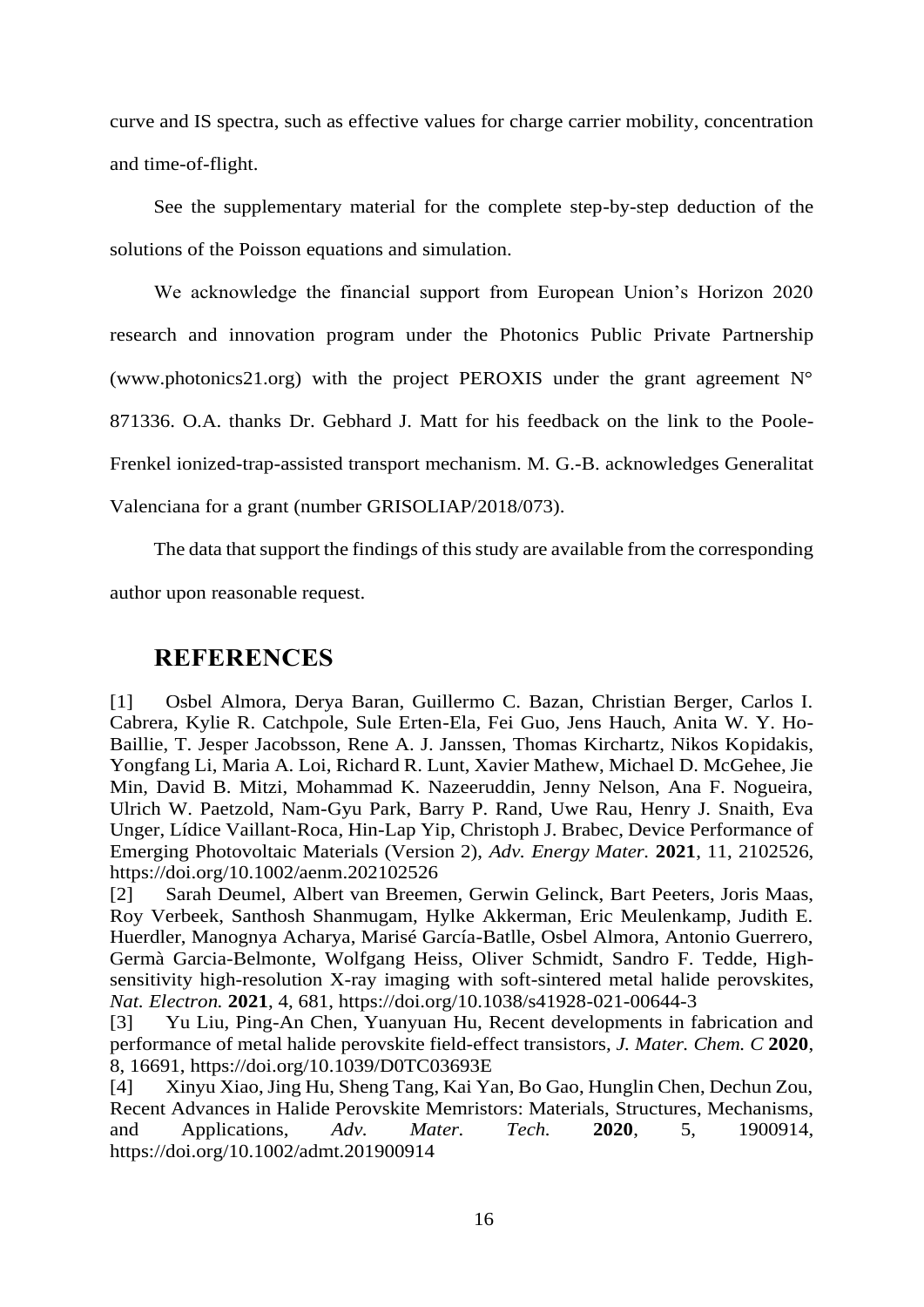[5] Lei Zhang, Juhong Miao, Jingfa Li, Qingfang Li, Halide Perovskite Materials for Energy Storage Applications, *Adv. Funct.l Mater.* **2020**, 30, 2003653, https://doi.org/10.1002/adfm.202003653

[6] N.F. Mott, R.W. Gurney, *Electronic Processes in Ionic Crystals*, Clarendon Press, California, USA **1940**.

[7] K. G. Nichols, E. V. Vernon, in *Transistor Physics*, (Eds: K. G. Nichols, E. V. Vernon), Springer Netherlands, Dordrecht **1966**, 283, https://doi.org/10.1007/978-94- 010-9916-5\_9

[8] Mohd Taukeer Khan, Abdullah Almohammedi, Samrana Kazim, Shahzada Ahmad, Electrical Methods to Elucidate Charge Transport in Hybrid Perovskites Thin Films and Devices, *Chem. Record* **2020**, 20, 452, https://doi.org/10.1002/tcr.201900055 [9] Simon M. Sze, Kwok K. Ng, *Physics of Semiconductor Devices*, John Wiley & Sons, Hoboken, New Jersey, USA **2007**.

[10] Jason A. Röhr, Davide Moia, Saif A. Haque, Thomas Kirchartz, Jenny Nelson, Exploring the validity and limitations of the Mott–Gurney law for charge-carrier mobility determination of semiconducting thin-films, *J. Phys. Condens. Mat.* **2018**, 30, 105901, https://doi.org/10.1088/1361-648X/aaabad

[11] C. D. Child, Discharge From Hot CaO, *Phys. Rev. (Series I)* **1911**, 32, 492, https://doi.org/10.1103/PhysRevSeriesI.32.492

[12] Irving Langmuir, The Effect of Space Charge and Residual Gases on Thermionic Currents in High Vacuum, *Phys. Rev.* **1913**, 2, 450, https://doi.org/10.1103/PhysRev.2.450

[13] M. S. Shur, Ballistic transport in a semiconductor with collisions, *IEEE Trans*. *Electron Devices* **1981**, 28, 1120, https://doi.org/10.1109/T-ED.1981.20499

[14] Jung-Hoon Rhew, Mark S. Lundstrom, Drift-diffusion equation for ballistic transport in nanoscale metal-oxide-semiconductor field effect transistors, *J. Appl. Phys.* **2002**, 92, 5196, https://doi.org/10.1063/1.1509098

[15] K. Hess, G. J. Iafrate, Theory and applications of near ballistic transport in semiconductors, *Proc. IEEE* **1988**, 76, 519, https://doi.org/10.1109/5.4439

[16] Osbel Almora, Alfredo González-Lezcano, Antonio Guerrero, Christoph J. Brabec, Germà Garcia-Belmonte, Ion-mediated hopping electrode polarization model for impedance spectra of CH3NH3PbI3, *J. Appl. Phys.* **2020**, 128, 075104, https://doi.org/10.1063/5.0020554

[17] Junchi Li, Xinyuan Du, Guangda Niu, Haipeng Xie, Yifu Chen, Yongbo Yuan, Yongli Gao, Hanning Xiao, Jiang Tang, Anlian Pan, Bin Yang, Rubidium Doping to Enhance Carrier Transport in CsPbBr<sup>3</sup> Single Crystals for High-Performance X-Ray Detection, *ACS Appl. Mater. Interfaces* **2020**, 12, 989, https://doi.org/10.1021/acsami.9b14772

[18] Marisé García-Batlle, Sarah Deumel, Judith E. Huerdler, Sandro F. Tedde, Antonio Guerrero, Osbel Almora, Germà Garcia-Belmonte, Mobile Ion-Driven Modulation of Electronic Conductivity Explains Long-Timescale Electrical Response in Lead Iodide Perovskite Thick Pellets, *ACS Appl. Mater. Interfaces* **2021**, 13, 35617, https://doi.org/10.1021/acsami.1c06046

[19] Osbel Almora, Albert These, Ievgen Levchuk, Germà Garcia-Belmonte, Gebhard J. Matt, Surface versus Bulk Ionic-space-charge-limited Electronic Currents in CsPbBr<sup>3</sup> Single Crystals, *J. Phys. Chem. Lett.* **2022**, submitted,

[20] Marisé García-Batlle, Oriane Baussens, Smaïl Amari, Julien Zaccaro, Eric Gros-Daillon, Jean-Marie Verilhac, Antonio Guerrero, Germà Garcia-Belmonte, Moving Ions Vary Electronic Conductivity in Lead Bromide Perovskite Single Crystals through Dynamic Doping, *Adv. Electron. Mater.* **2020**, 6, 2000485, https://doi.org/10.1002/aelm.202000485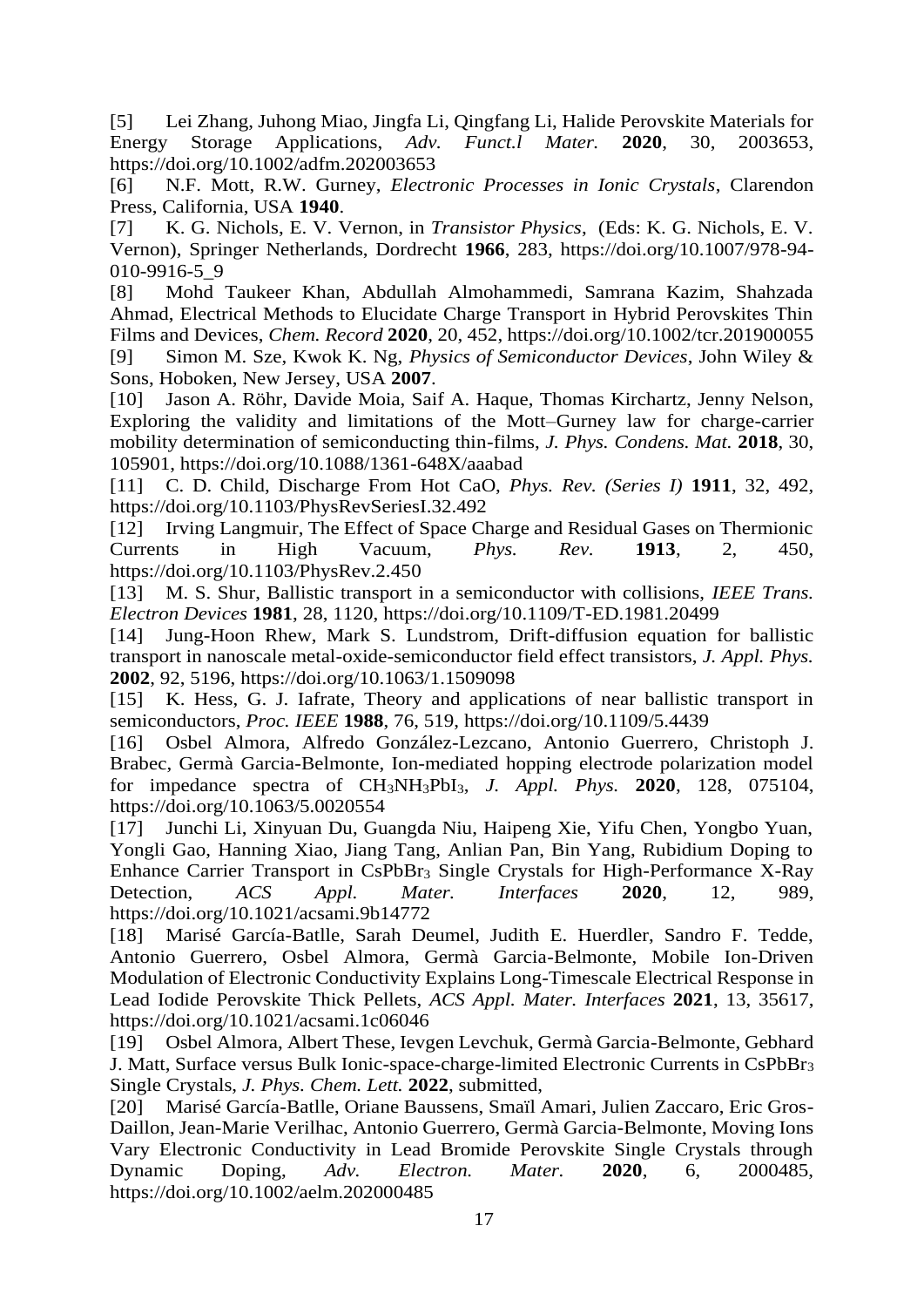[21] Marisé García-Batlle, Javier Mayen-Guillen, Marian Chapran, Oriane Baussens, Julien Zaccaro, Jean-Marie Verilhac, Eric GrosDaillon, Antonio Guerrero, Osbel Almora, Germà Garcia-Belmonte, Coupling between Ion Drift and Kinetics of Electronic Current Transients in MAPbBr<sup>3</sup> Single Crystals, *ACS Energy Lett.* **2022**, submitted,

[22] Elisabeth A. Duijnstee, James M. Ball, Vincent M. Le Corre, L. Jan Anton Koster, Henry J. Snaith, Jongchul Lim, Toward Understanding Space-Charge Limited Current Measurements on Metal Halide Perovskites, *ACS Energy Lett.* **2020**, 5, 376, https://doi.org/10.1021/acsenergylett.9b02720

[23] Elisabeth A. Duijnstee, Vincent M. Le Corre, Michael B. Johnston, L. Jan Anton Koster, Jongchul Lim, Henry J. Snaith, Understanding Dark Current-Voltage Characteristics in Metal-Halide Perovskite Single Crystals, *Physical Review Applied* **2021**, 15, 014006, https://link.aps.org/doi/10.1103/PhysRevApplied.15.014006

[24] Mohammad Sajedi Alvar, Paul W. M. Blom, Gert-Jan A. H. Wetzelaer, Spacecharge-limited electron and hole currents in hybrid organic-inorganic perovskites, *Nat. Commun.* **2020**, 11, 4023, https://doi.org/10.1038/s41467-020-17868-0

[25] Jan Pospisil, Oldrich Zmeskal, Stanislav Nespurek, Jozef Krajcovic, Martin Weiter, Alexander Kovalenko, Density of bulk trap states of hybrid lead halide perovskite single crystals: temperature modulated space-charge-limited-currents, *Sci. Rep.* **2019**, 9, 3332, https://doi.org/10.1038/s41598-019-40139-y

[26] Jooyoung Sung, Christoph Schnedermann, Limeng Ni, Aditya Sadhanala, Richard Y. S. Chen, Changsoon Cho, Lee Priest, Jong Min Lim, Hyun-Kyung Kim, Bartomeu Monserrat, Philipp Kukura, Akshay Rao, Long-range ballistic propagation of carriers in methylammonium lead iodide perovskite thin films, *Nat. Physics* **2020**, 16, 171, https://doi.org/10.1038/s41567-019-0730-2

[27] Jooyoung Sung, Stuart Macpherson, Akshay Rao, Enhanced Ballistic Transport of Charge Carriers in Alloyed and K-Passivated Alloyed Perovskite Thin Films, *J. Phys. Chem. Lett.* **2020**, 11, 5402, https://doi.org/10.1021/acs.jpclett.0c01548

[28] Zhi Guo, Yan Wan, Mengjin Yang, Jordan Snaider, Kai Zhu, Libai Huang, Longrange hot-carrier transport in hybrid perovskites visualized by ultrafast microscopy, *Science* **2017**, 356, 59, https://doi.org/10.1126/science.aam7744

[29] S. L. Teitel, J. W. Wilkins, Ballistic transport and velocity overshoot in semiconductors: Part I—Uniform field effects, *IEEE Trans. Electron Devices* **1983**, 30, 150, https://doi.org/10.1109/T-ED.1983.21088

[30] Wang Jing, M. Lundstrom, Ballistic transport in high electron mobility transistors, *IEEE Trans. Electron Devices* **2003**, 50, 1604, https://doi.org/10.1109/TED.2003.814980

[31] Shreetu Shrestha, René Fischer, Gebhard J. Matt, Patrick Feldner, Thilo Michel, Andres Osvet, Ievgen Levchuk, Benoit Merle, Saeedeh Golkar, Haiwei Chen, Sandro F. Tedde, Oliver Schmidt, Rainer Hock, Manfred Rührig, Mathias Göken, Wolfgang Heiss, Gisela Anton, Christoph J. Brabec, High-performance direct conversion X-ray detectors based on sintered hybrid lead triiodide perovskite wafers, *Nat. Photonics* **2017**, 11, 436, https://doi.org/10.1038/nphoton.2017.94

[32] J. Frenkel, On Pre-Breakdown Phenomena in Insulators and Electronic Semi-Conductors, *Phys. Rev.* **1938**, 54, 647, https://doi.org/10.1103/PhysRev.54.647

[33] P. N. Murgatroyd, Theory of space-charge-limited current enhanced by Frenkel effect, *J. Phys. D: Appl. Phys.* **1970**, 3, 151, https://doi.org/10.1088/0022-3727/3/2/308 [34] Cheng Li, Antonio Guerrero, Sven Huettner, Juan Bisquert, Unravelling the Role of Vacancies in Lead Halide Perovskite Through Electrical Switching of Photoluminescence, *Nat. Commun.* **2018**, 9, 5113, https://doi.org/10.1038/s41467-018- 07571-6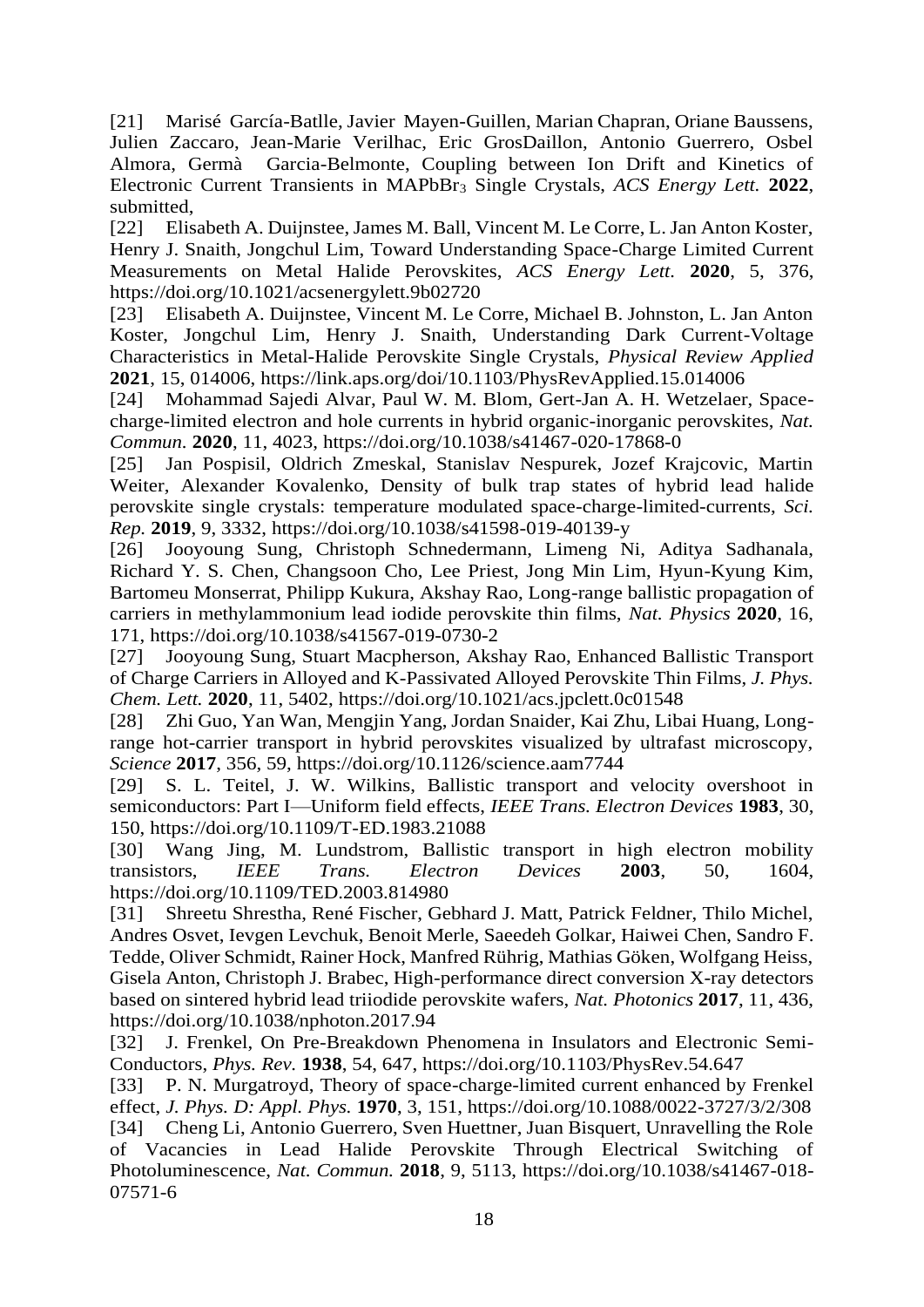## *Supporting Information:*

# *Ballistic-like space-charge-limited currents in halide perovskites at room temperature*

Osbel Almora<sup>1,2,a)</sup>, Daniel Miravet<sup>3</sup>, Marisé García-Batlle<sup>1</sup> and Germà Garcia- $Belmonte<sup>1</sup>$ 

### **AFFILIATIONS**

<sup>1</sup> Institute of Advanced Materials (INAM), Universitat Jaume I (UJI), 12006 Castelló, Spain

<sup>2</sup> Erlangen Graduate School of Advanced Optical Technologies (SAOT), Friedrich-Alexander Universität Erlangen-Nürnberg, 91052 Erlangen, Germany

<sup>3</sup> Quantum Theory Group, Department of Physics, University of Ottawa, Ottawa K1N 7N9, Canada

a) Author to whom correspondence should be addressed: *[almora@uji.es](mailto:almora@uji.es)*,

Keywords: Space charge limited current, ballistic transport, halide perovskites,

mobility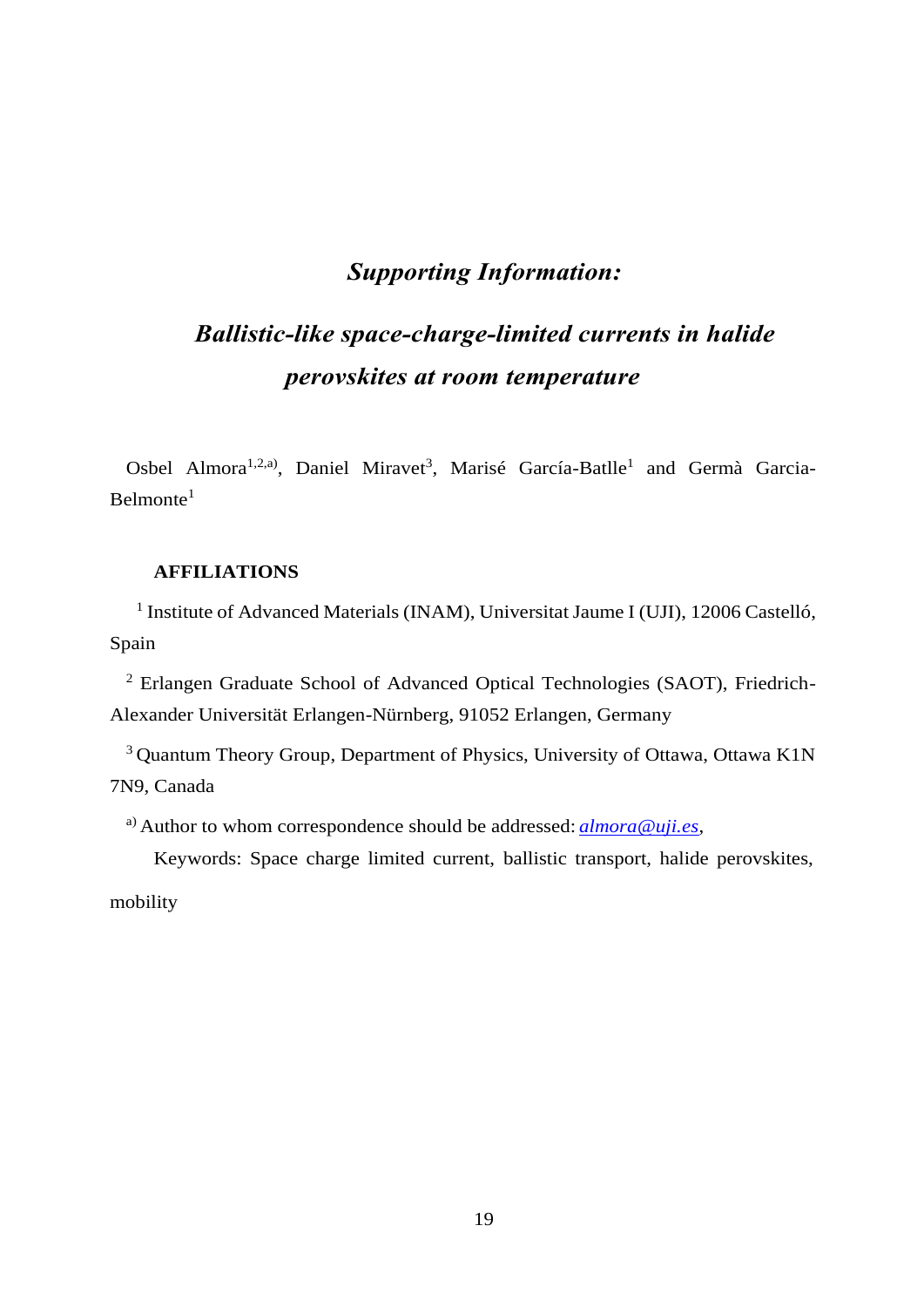## **S1. Potential-dependent drift velocity**

Assuming  $\varphi$  is the electrostatic potential of a sample of thickness L, where  $\varphi(0)$  = 0 and  $\varphi(L) = V$ , being V the external applied voltage, then the drift velocity can be taken as

<span id="page-19-0"></span>
$$
v_d = k\varphi^p \tag{S15}
$$

where  $p$  is a dimensionless constant and  $k$  a constant whose units depend on  $p$ . Considering the current density *J* independent of the position  $x$  and  $\varphi$ , it can be expressed as

$$
J = Q N v_d \tag{S16}
$$

where  $Q$  and  $N$  are the charge and concentration of the charge carrier, respectively. By substituting Equation [\(S15\)](#page-19-0) in [\(5\)](#page-8-1) one obtains

$$
N = \frac{J}{Qk} \varphi^{-p} \tag{S17}
$$

<span id="page-19-2"></span><span id="page-19-1"></span>Substituting Equation [\(S17\)](#page-19-1) in the Poisson equation it results in

$$
\frac{d^2\varphi}{dx^2} = \frac{K}{\varphi^p} \tag{S18}
$$

where  $K = J(k\epsilon_0 \epsilon_r)^{-1}$ . Then, we multiply Equation [\(S18\)](#page-19-2) by  $2d\varphi = 2(d\varphi/dx)dx$ 

$$
2\frac{d\varphi}{dx}\left(\frac{d^2\varphi}{dx^2}dx\right) = 2\frac{K}{\varphi^p}d\varphi\tag{S19}
$$

<span id="page-19-5"></span><span id="page-19-4"></span><span id="page-19-3"></span>Subsequently, by integrating Equation [\(S19\)](#page-19-3) we obtain

$$
\left(\frac{d\varphi}{dx}\right)^2 - \left(\frac{d\varphi}{dx}\right)^2_0 = \frac{2K}{1-p} \varphi^{1-p}
$$
\n(S20)

Neglecting the second term of the left member and elevating at the power of  $\frac{1}{2}$ Equation [\(S20\),](#page-19-4) we obtain

$$
\frac{d\varphi}{dx} = \left(\frac{2K}{1-p}\right)^{1/2} \varphi^{\frac{1-p}{2}}\tag{S21}
$$

Equation [\(S21\)](#page-19-5) can be reordered for integration between 0 and x, where  $\varphi(0) = 0$ and  $\varphi(x) = \varphi$ , respectively, then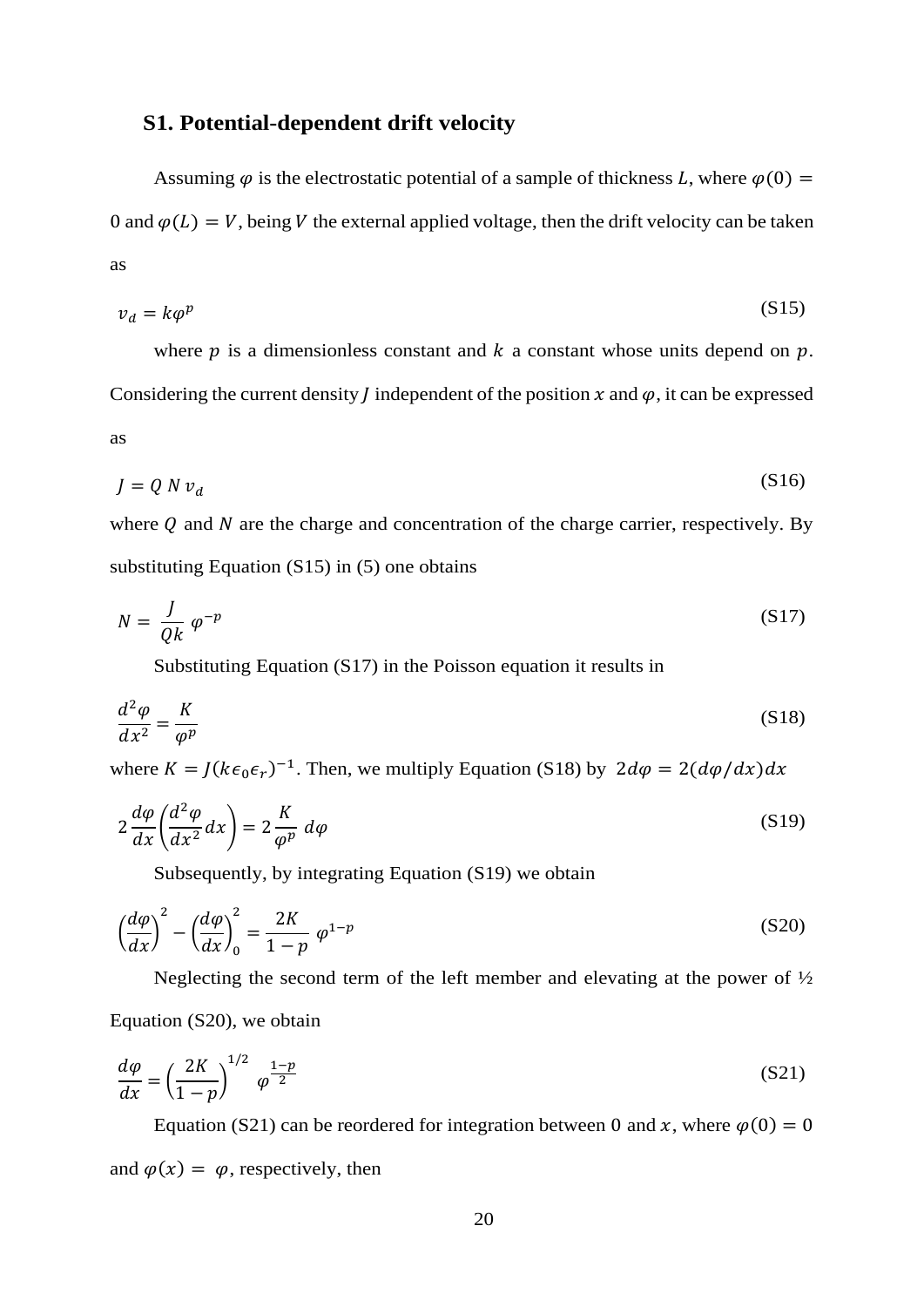<span id="page-20-0"></span>
$$
2\frac{\varphi^{\frac{p+1}{2}}}{(p+1)} = \left(\frac{2K}{1-p}\right)^{1/2}x
$$
\n(S22)

Equation [\(S22\)](#page-20-0) can be reordered and elevated at the power of  $2(p + 1)^{-1}$  to obtain the generic electrostatic potential as

$$
\varphi = (p+1)^{\frac{2}{p+1}} \left( \frac{J}{2k\epsilon_0 \epsilon_r (1-p)} \right)^{\frac{1}{p+1}} x^{\frac{2}{p+1}}
$$
(S23)

Equation [\(S22\)](#page-20-0) can also be reordered, elevated at the power of 2 and evaluated at  $x = L$ , where  $\varphi(L) = V$ , to obtain the generic current density

$$
J = \kappa \frac{V^{p+1}}{L^2} \tag{S24}
$$

where the constant  $\kappa$  is

$$
\kappa = 2k\epsilon_0 \epsilon_r \frac{(1-p)}{(p+1)^2} \tag{S25}
$$

In the ballistic regime, the Child-Langmuir  $law^{[1, 2]}$  of space-charge-limited current

(SCLC) uses  $k = (2Q/M)^{1/2}$  and  $p = 1/2$ , then the electrostatic potential results as

$$
\varphi = \left(\frac{3}{2}\right)^{\frac{4}{3}} \left(\frac{J}{\epsilon_0 \epsilon_r} \sqrt{\frac{M}{2Q}}\right)^{\frac{2}{3}} x^{\frac{4}{3}}
$$
\n(S26)

and the current density is

<span id="page-20-1"></span>
$$
J = \frac{4\epsilon_0 \epsilon_r \mu_0}{9L^2} \sqrt{\frac{2Q}{M}} V^{3/2}
$$
 (S27)

The ballistic current density as in Equation [\(S27\)](#page-20-1) is illustrated in [FIG.](#page-4-0) 1 for typical ranges of sample thickness and applied external voltage.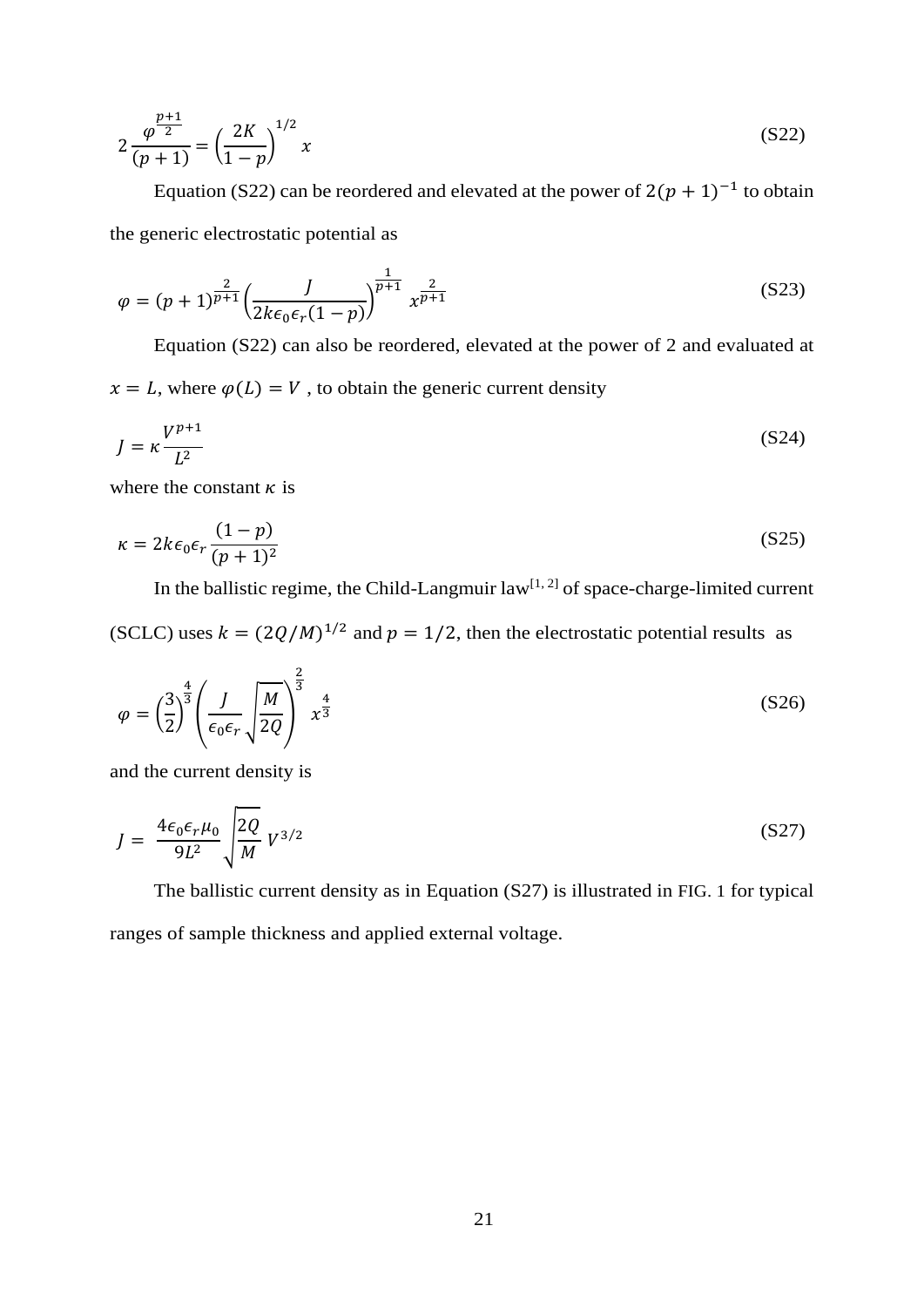

Figure S4: Current density as a function of the external applied voltage for the ballistic Child-Langmuir law<sup>[1, 2]</sup> of SCLC for a MAPbI<sub>3</sub> sample with  $\epsilon_r$ =23<sup>[3]</sup> and Q and M being the electron charge and mass, respectively, in Equation  $(S27)$ .

In the quasi-ballistic velocity-dependent dissipation  $(QvD)^{[4]}$  regime of SCLC,

$$
k = (\sqrt{2 + \beta} - \sqrt{\beta})\sqrt{\frac{q}{M}} \text{ and } p = 1/2 \text{, then the electrostatic potential results as}
$$
\n
$$
\varphi = \left(\frac{3}{2}\right)^{\frac{4}{3}} \left(\frac{J}{\epsilon_0 \epsilon_r} \sqrt{\frac{M}{Q}}\right)^{\frac{2}{3}} x^{\frac{4}{3}} \tag{S28}
$$

and the current density is

$$
J = \frac{4\epsilon_0 \epsilon_r \left(\sqrt{2+\beta} - \sqrt{\beta}\right)}{9L^2} \sqrt{\frac{Q}{M}} V^{3/2}
$$
\n(S29)

## <span id="page-21-0"></span>**S2. Field-dependent drift velocity**

Differently, the drift velocity can also be taken proportional to the absolute electric field  $|\xi| = |d\varphi/dx|$ , as

$$
v_d = c \frac{d\varphi^p}{dx} \tag{S30}
$$

where  $c$  is a constant whose units depend on the dimensionless power  $p$ . Substituting Equation [\(S30\)](#page-21-0) in [\(5\)](#page-8-1) one obtains the total charge carrier concentration as: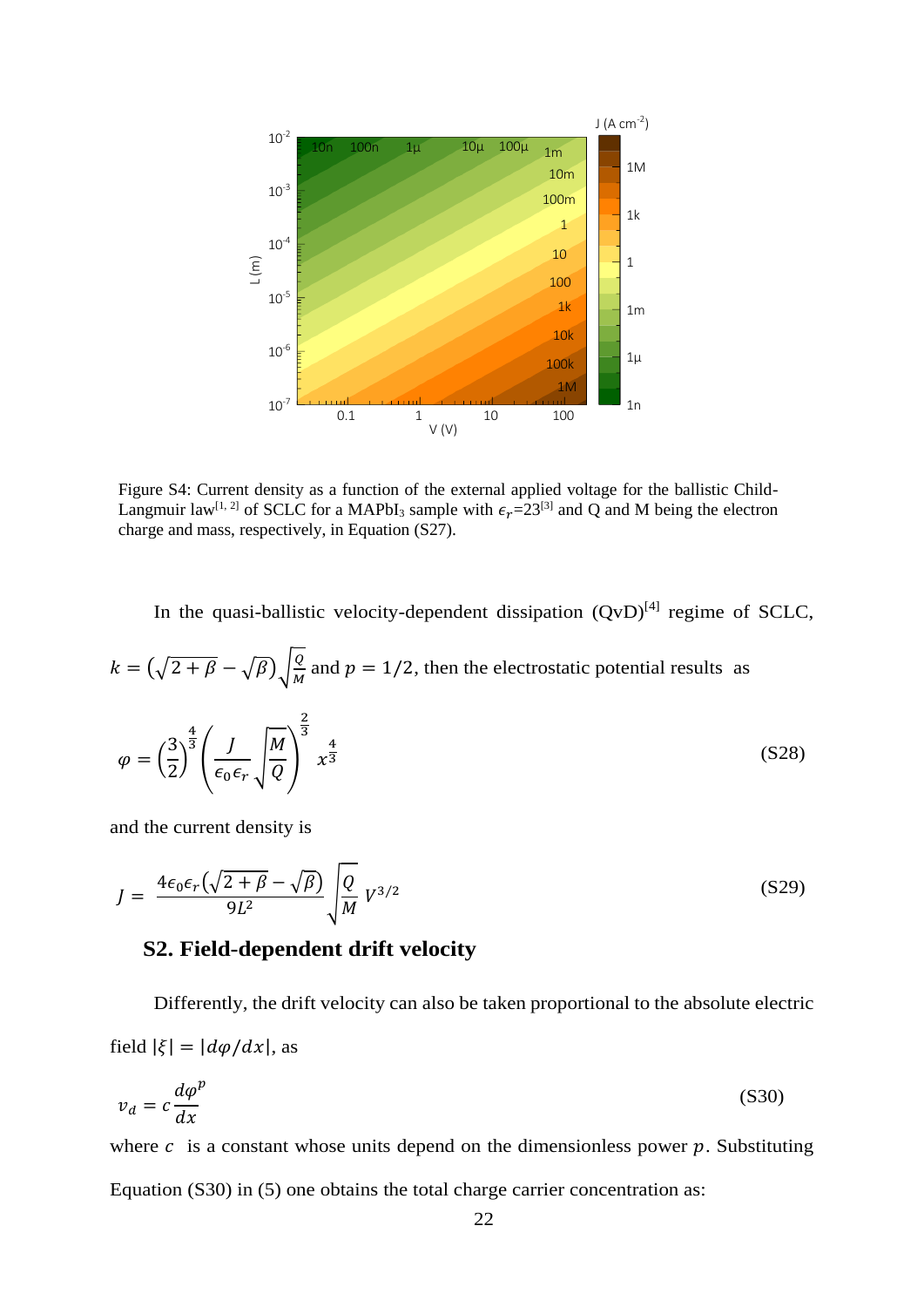$$
N = \frac{J}{Qk} \frac{d\varphi^{-p}}{dx}
$$
 (S31)

<span id="page-22-1"></span><span id="page-22-0"></span>Subsequently, substituting Equation [\(S31\)](#page-22-0) in the Poisson equation it results in

$$
\frac{d^2\varphi}{dx^2} = \frac{C}{\left(\frac{d\varphi}{dx}\right)^p}
$$
(S32)

where  $C = J(c \epsilon_0 \epsilon_r)^{-1}$ . Then, we multiply Equation [\(S32\)](#page-22-1) by  $\left(\frac{d\varphi}{dx}\right)^p dx$ 

$$
\left(\frac{d\varphi}{dx}\right)^{p} \frac{d^{2}\varphi}{dx^{2}} dx = C dx
$$
\n(S33)

<span id="page-22-3"></span><span id="page-22-2"></span>Integrating Equation [\(S33\)](#page-22-2) we obtain,

$$
\left(\frac{d\varphi}{dx}\right)^{p+1} - \left(\frac{d\varphi}{dx}\right)^{p+1} = (p+1)Cx\tag{S34}
$$

Neglecting the second term of the left member and elevating Equation [\(S34\)](#page-22-3) at the

power of  $(p + 1)^{-1}$  we obtain

$$
\frac{d\varphi}{dx} = \left( (p+1)Cx \right)^{\frac{1}{p+1}}\tag{S35}
$$

<span id="page-22-5"></span><span id="page-22-4"></span>Equation [\(S35\)](#page-22-4) can be reordered for integration between  $x = 0$  and x, where  $\varphi(0)$ 

 $= 0$  and  $\varphi(x) = \varphi$ , respectively, then the electrostatic potential can be found as

$$
\varphi = \frac{(p+1)^{\frac{p+2}{p+1}}}{(p+2)} \left(\frac{J}{c \epsilon_0 \epsilon_r}\right)^{\frac{1}{p+1}} x^{\frac{p+2}{p+1}}
$$
\n(S36)

Equation [\(S36\)](#page-22-5) can be evaluated at  $x = L$ , where  $\varphi(L) = V$ , then the general current density results as

$$
J = \zeta \frac{V^{p+1}}{L^{p+2}} \tag{S37}
$$

where the constant  $\zeta$  is

$$
\varsigma = c\epsilon_0 \epsilon_r \frac{(p+2)^{p+1}}{(p+1)^{p+2}}\tag{S38}
$$

In the Mott-Gurney law<sup>[5]</sup> of SCLC,  $c = \mu$  and  $p = 1$ , therefore, the electrostatic potential results as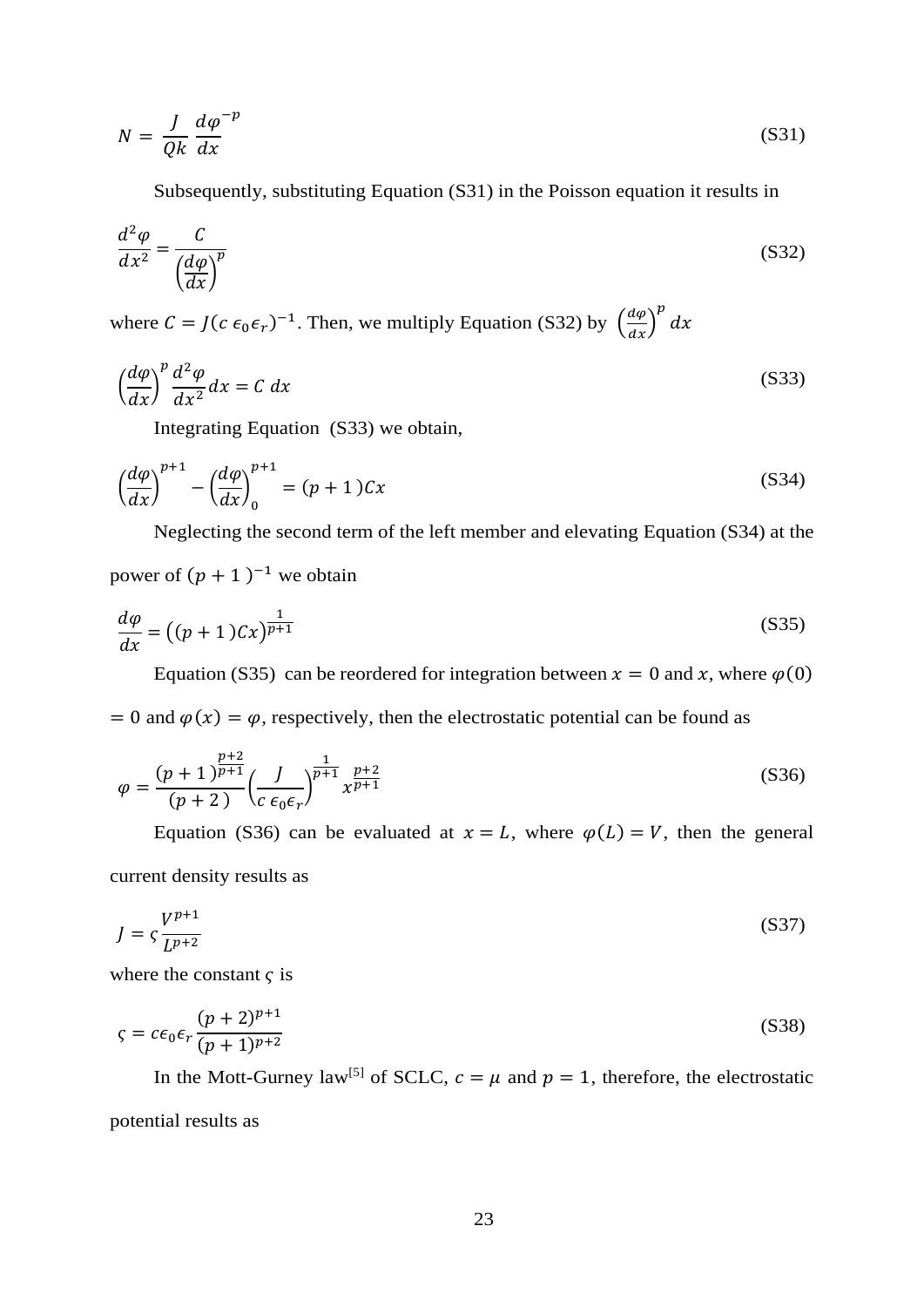$$
\varphi = \frac{2}{3} \sqrt{\frac{2J}{\mu \epsilon_0 \epsilon_r}} x^{\frac{3}{2}}
$$
\n(S39)

and the current density is

$$
J = \frac{9\epsilon_0 \epsilon_r \mu}{8L^3} V^2 \tag{S40}
$$

The current as in Equation [\(S40\)](#page-23-0)[\(S27\)](#page-20-1) is illustrated in [Figure S5](#page-23-1) for typical values.

<span id="page-23-0"></span>

<span id="page-23-1"></span>Figure S5: Current density as a function of the external applied voltage and mobility for the Mott-Gurney law<sup>[5]</sup> of mobility regime of SCLC for a MAPbI<sub>3</sub> sample with  $\epsilon_r$ =23<sup>[3]</sup> and L=1.0 mm in Equation  $(S40)(S27)$ .

In the ballistic-like voltage-dependent mobility (BVM) regime,  $c = \mu_0 (V_0/L)^{1/2}$ 

and  $p = 1/2$ , then the electrostatic potential results as

$$
\varphi = \frac{3}{5} \left(\frac{3}{2}\right)^{\frac{2}{3}} \left(\frac{J}{\epsilon_0 \epsilon_r \mu_0} \sqrt{\frac{L}{V_0}}\right)^{\frac{2}{3}} x^{\frac{5}{3}}
$$
\n(S41)

and, considering that  $\sqrt{500/243} \approx \sqrt{2}$ , the current density can be approximated to

$$
J = \frac{\epsilon_0 \epsilon_r \mu_0}{L^3} \sqrt{2V_0} V^{3/2}
$$
\n
$$
(S42)
$$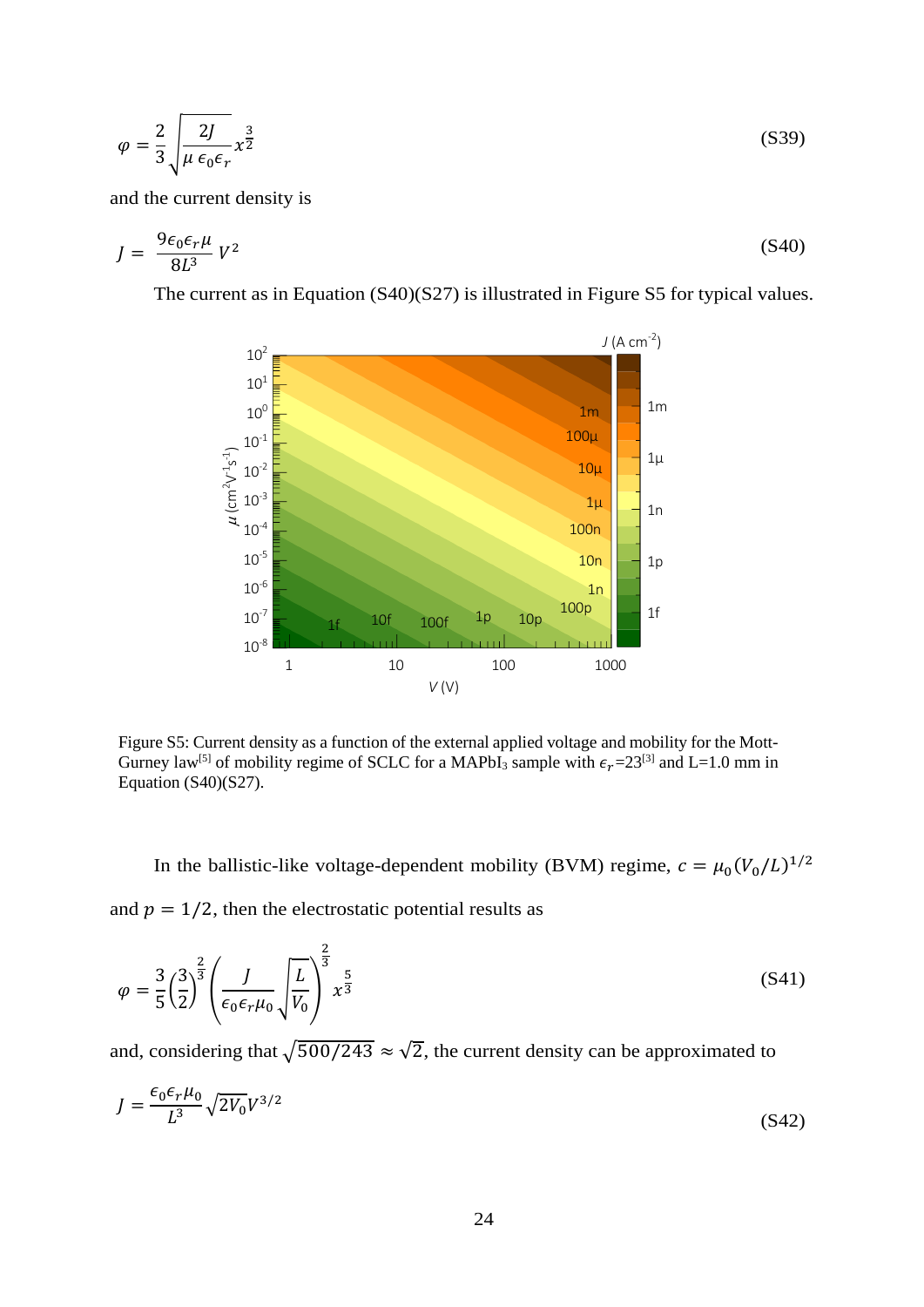#### <span id="page-24-0"></span>**S2.1.** The onset voltage  $V_0$  of the BVM regime of SCLC

In the SCLC formalism, the  $v_d \propto (d\varphi/dx)^{1/2}$  can explain a  $J \propto V^{3/2}$ , as above demonstrated. Typically, in the mobility regime the absolute value of the drift velocity is considered as

$$
v_d = \mu \xi \tag{S43}
$$

The use of Equation [\(S43\)](#page-24-0) leads to the Mott-Gurney law.<sup>[5]</sup> However, assuming a transition from Ohmic to the BVM regime around an onset voltage  $V_0$ , the conjunction of both field-dependent ionization and accumulation of mobile ions towards the interface can be producing a voltage-dependent mobility as

<span id="page-24-3"></span>
$$
\mu = \mu_0 \frac{L_i}{L_D} \tag{S44}
$$

where  $\mu_0$  is an effective mobility independent of field and position,  $L_i$  is Frenkel's equation[6] for the distance between the ions and their local potential maxima upon application of an external field

<span id="page-24-2"></span>
$$
L_i = \sqrt{\frac{Q}{\epsilon_0 \epsilon_r \xi}}
$$
 (S45)

and  $L<sub>D</sub>$  is the Debye length for the accumulation of mobile ions towards the electrodes

<span id="page-24-1"></span>
$$
L_D = \sqrt{\frac{\epsilon_0 \epsilon_r k_B T}{Q^2 N_i}}
$$
(S46)

In Equation [\(S46\),](#page-24-1)  $N_i$  is the mobile ions concentration,  $k_B$  is the Boltzmann constant and  $\overline{T}$  is the temperature. By substituting Equations [\(S45\)](#page-24-2) and [\(S46\)](#page-24-1) in [\(S44\),](#page-24-3) and multiplying by  $(L/L)^{1/2}$  we obtain

<span id="page-24-5"></span>
$$
\mu = \mu_0 \sqrt{\frac{V_0}{L\xi}}
$$
\n(S47)

where the onset voltage comes after

<span id="page-24-4"></span>
$$
V_0 = \frac{Q^3 N_i L}{\epsilon_0^2 \epsilon_r^2 k_B T}
$$
 (S48)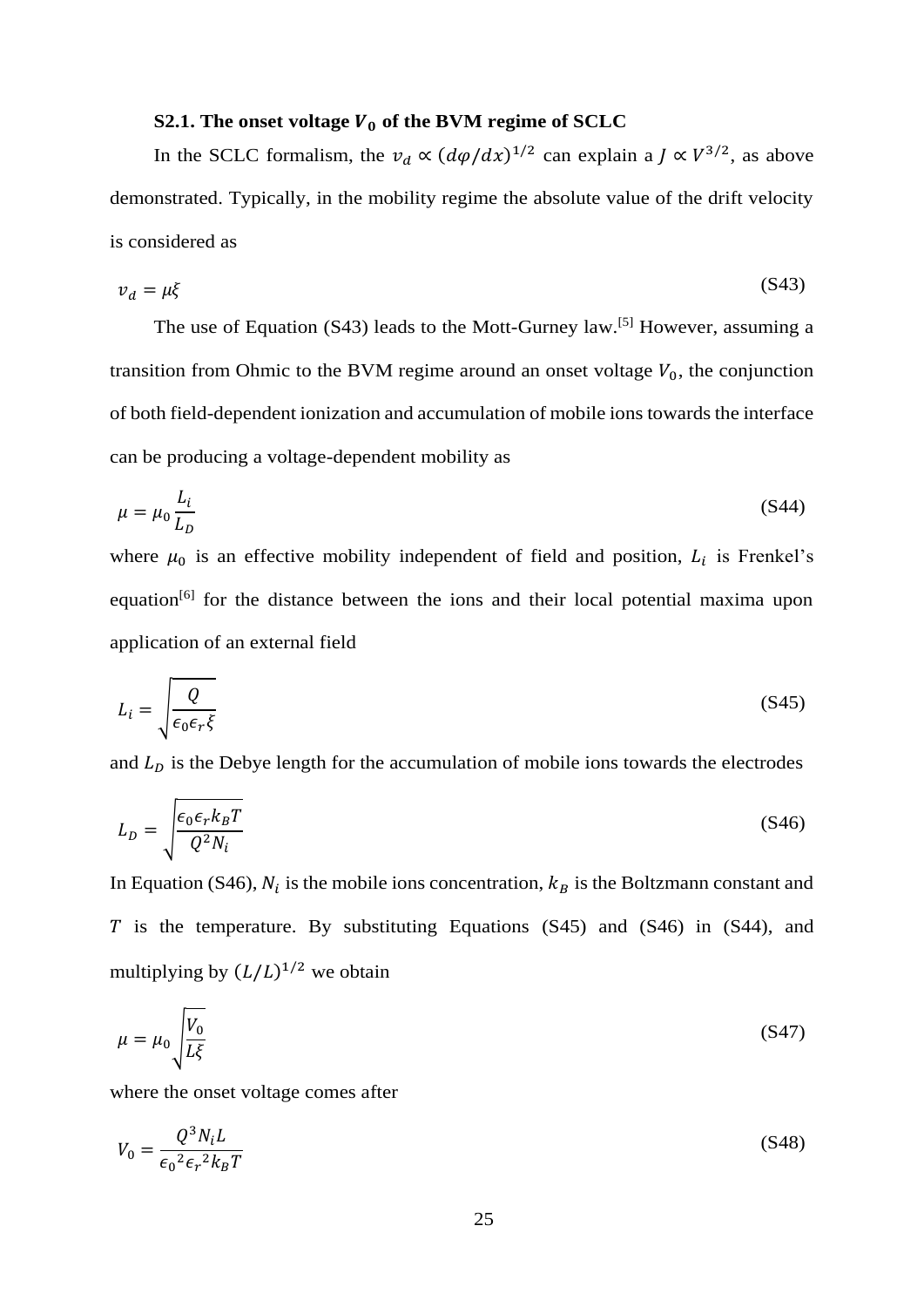The values for  $V_0$  are presented in [Figure S6](#page-25-0) for a MAPI sample at room temperature. Note that one may expect values in the range 1-10 V for a 1.0 mm thickness sample, meaning that the concentration of mobile ions towards the interface is around  $10^{14}$  cm<sup>-3</sup>.



<span id="page-25-0"></span>Figure S6: Onset voltage as a function of the distance between electrodes and the concentration of mobile ions towards the electrodes in the BVM regime of SCLC for a MAPbI<sub>3</sub> sample with  $\epsilon_r$ =23,<sup>[3]</sup>  $T = 300$  K and Q as the elementary charge in Equation [\(S48\).](#page-24-4)

<span id="page-25-2"></span>The BVM drift velocity can then be rewritten by substituting [\(S47\)](#page-24-5) in [\(S43\)](#page-24-0) as

$$
v_d = \mu_0 \sqrt{\frac{V_0}{L}} \xi \tag{S49}
$$

Alternatively, one can assume the BVM model as an approximation to a particular case of the Poole-Frenkel<sup>[6-8]</sup> ionized-trap-mediated transport when the field  $\xi$  and the charge carrier profile  $N$  meet certain specific criteria. For a start, we consider the Poole-Frenkel current density

<span id="page-25-1"></span>
$$
J = \sigma_{PF} \exp\left[\frac{-q\phi}{k_B T}\right] \xi \exp\left[\sqrt{\frac{\xi}{\xi_{PF}}}\right]
$$
 (S50)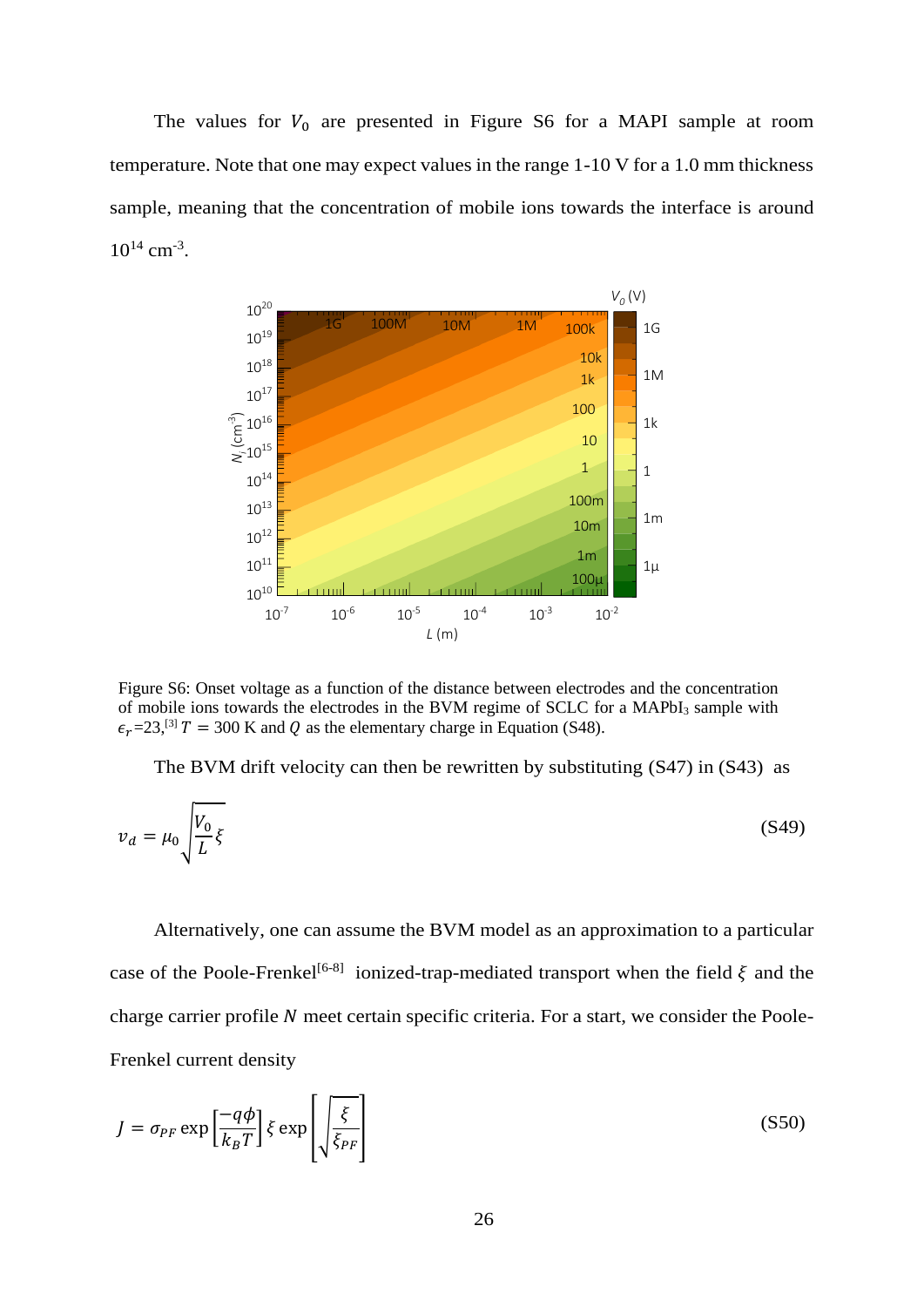where  $\sigma_{PF}$  is the Poole-Frenkel conductivity,  $\phi$ , the equilibrium potential barrier for the ionized traps and the Poole-Frenkel onset field is

$$
\xi_{PF} = \frac{\pi \epsilon_0 \epsilon_r k_B^2 T^2}{Q^3} \tag{S51}
$$

The electric field must fulfil two conditions for the BVM model to coincide with Equation [\(S50\):](#page-25-1) *(i)* the field should be high enough that

<span id="page-26-0"></span>
$$
\sqrt{\frac{\xi}{\xi_{PF}}} \gg 1 \tag{S52}
$$

in order to decrease the potential barrier in the Poole-Frenkel effect, but *(ii)* only in a narrow field range where the current is not critically exponential and the Equation [\(S50\)](#page-25-1) can be approximated to the McLaurin expression as

$$
J \cong \sigma_1 \exp\left[\frac{-q\phi}{k_B T}\right] \xi \left(1 + \sqrt{\frac{\xi}{\xi_{PF}}}\right) \tag{S53}
$$

where the effective BVM conductivity is taken as

$$
\sigma_0 = \sigma_{PF} \exp\left[\frac{-q\phi}{k_B T}\right] \tag{S54}
$$

<span id="page-26-2"></span><span id="page-26-1"></span>In addition, the charge carrier distribution should be approximately constant as

$$
N = N_0 \sqrt{\frac{L}{\xi_{PF} V_0}}
$$
 (S55)

where  $V_0$  and  $L$  have the same meanings as in Equation [\(S48\)](#page-24-4) and  $N_0$  is a threshold effective conductivity for the transition from ohmic to the BVM regime of SCLC. Subsequently, assuming [\(S52\)](#page-26-0) and substituting Equation [\(S55\)](#page-26-1) in [\(5\)](#page-8-1) and [\(S53\),](#page-26-2) the drift velocity can be approximated to Equation [\(S49\)](#page-25-2) where the effective threshold mobility is assumed as

$$
\mu_0 \cong \frac{\sigma_0}{N_0 Q} \tag{S56}
$$